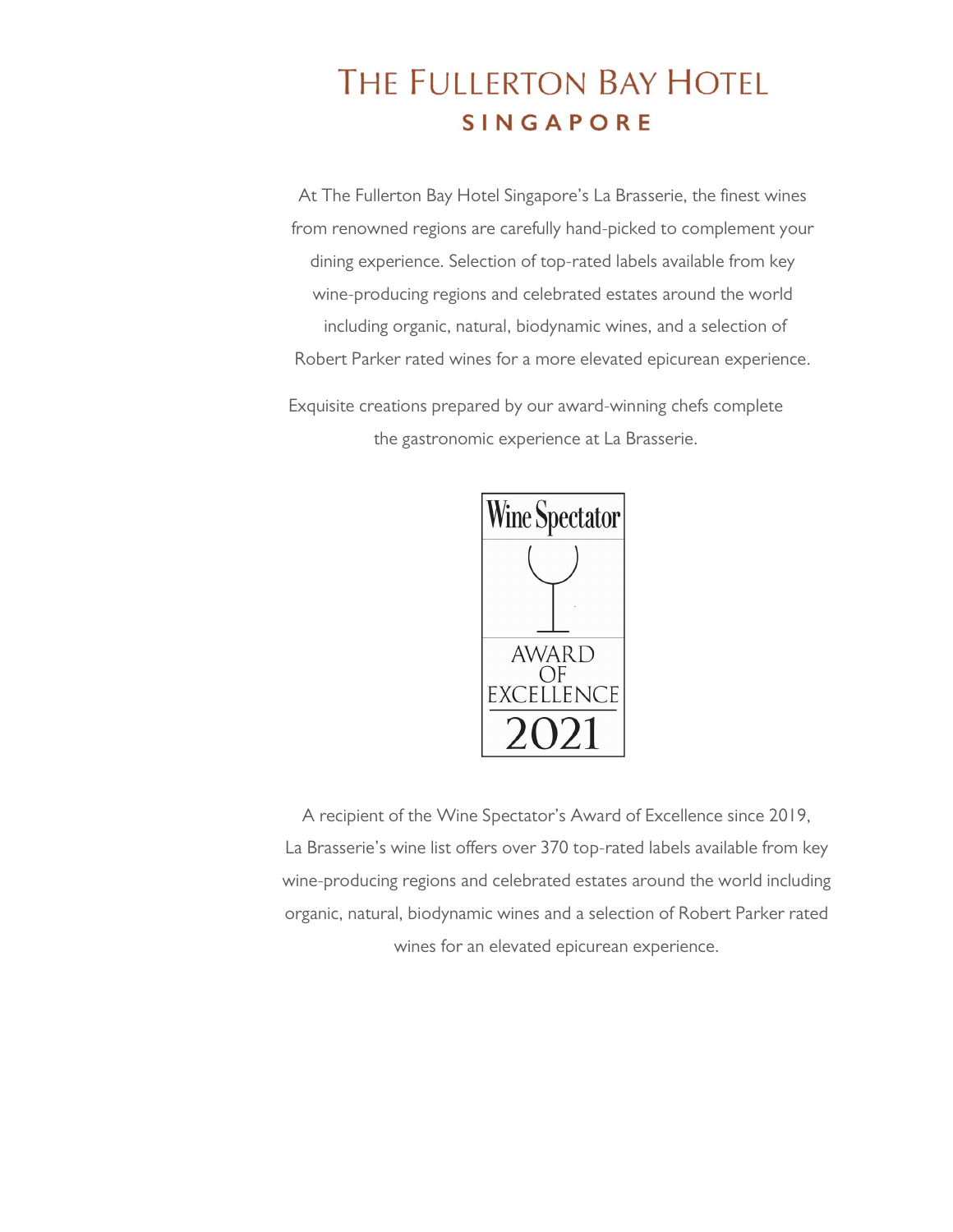# TABLE OF CONTENTS

#### White Wines

 $\overline{2}$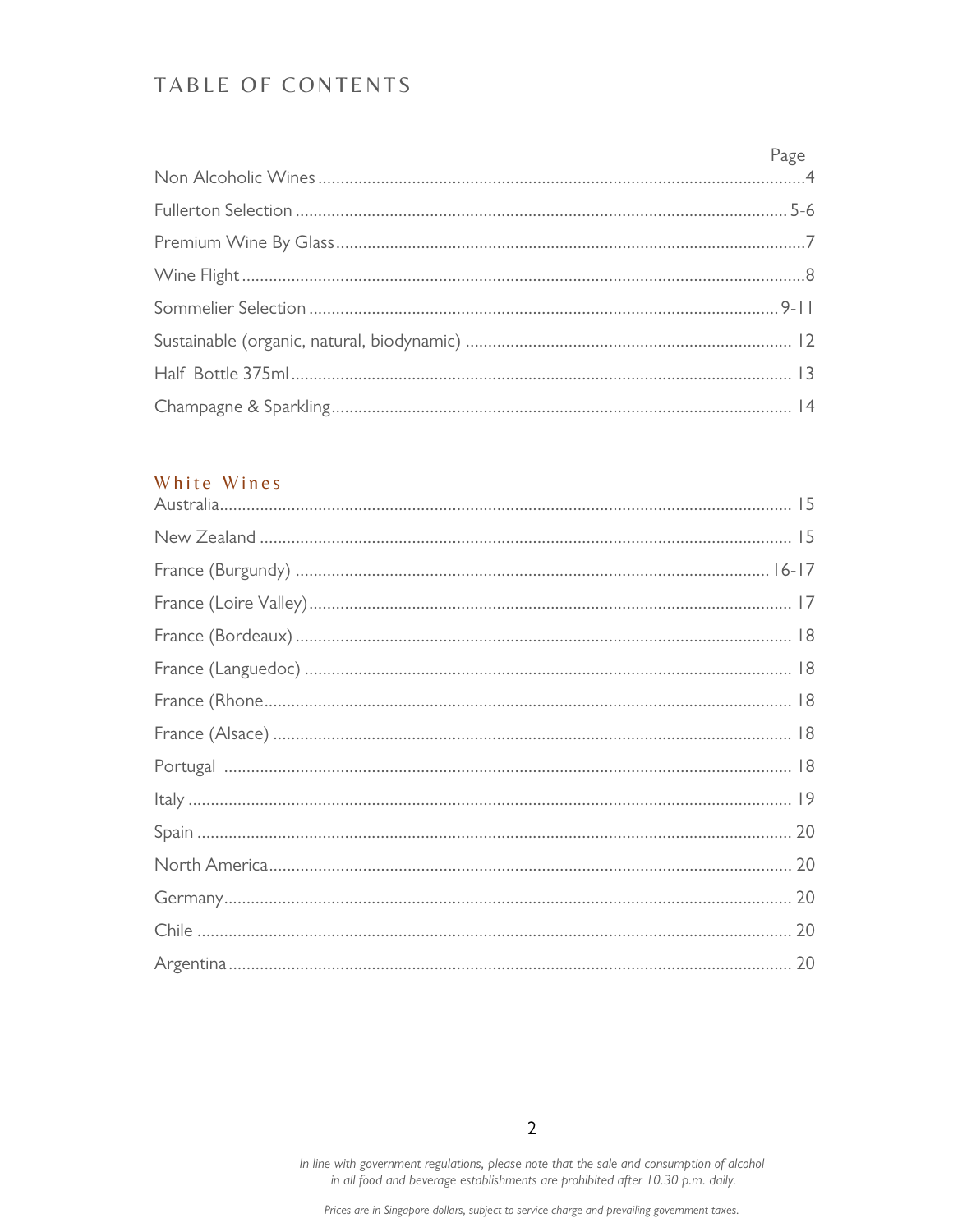# TABLE OF CONTENTS

|           | Page |
|-----------|------|
| Red Wines |      |
|           |      |
|           |      |
|           |      |
|           |      |
|           |      |
|           |      |
|           |      |
|           |      |
|           |      |
|           |      |
|           |      |
|           |      |
|           |      |
|           |      |
|           |      |
|           |      |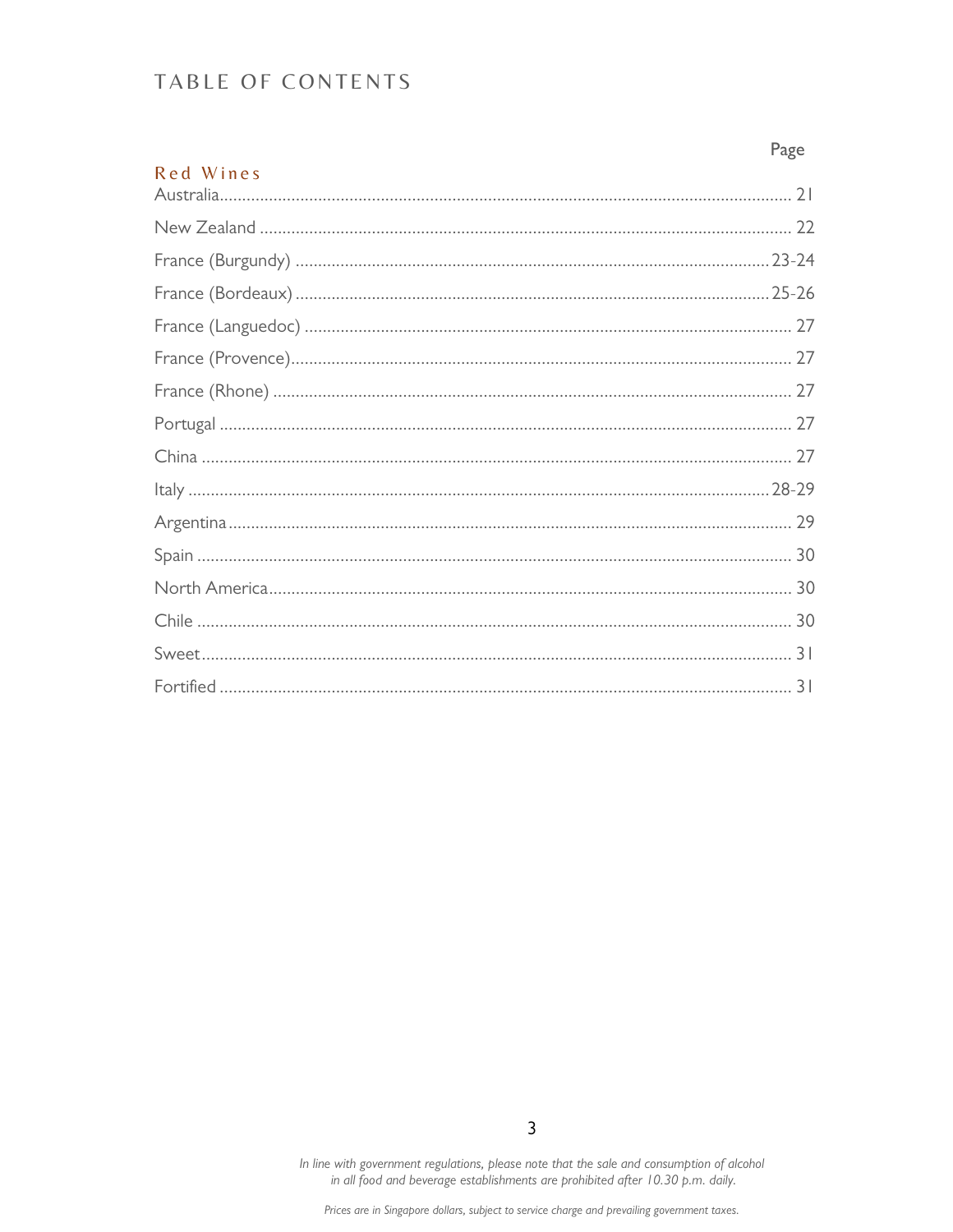#### TIPPLES FOR TEETOTALLERS

A plethora of booze-free cocktails, sparkling, red and white wines, juices and spirits to toast without the guilt.

# The Pierre Zéro Wines

Pierre Zéro is a de-alcoholised wine based drink which still passes through the most traditional of vinification methods. It is the de-alcoholisation process that produces 0% alcohol content without losing any of its aromas.

| Domaines Pierre Zéro Sparkling Chardonnay, Languedoc-Roussillon, France | 16    | 78. |
|-------------------------------------------------------------------------|-------|-----|
| Domaines Pierre Chavin Zéro Merlot, Languedoc-Roussillon, France        | 4     | 68. |
| Domaines Pierre Chavin Zéro Chardonnay, Languedoc-Roussillon, France    | 14 68 |     |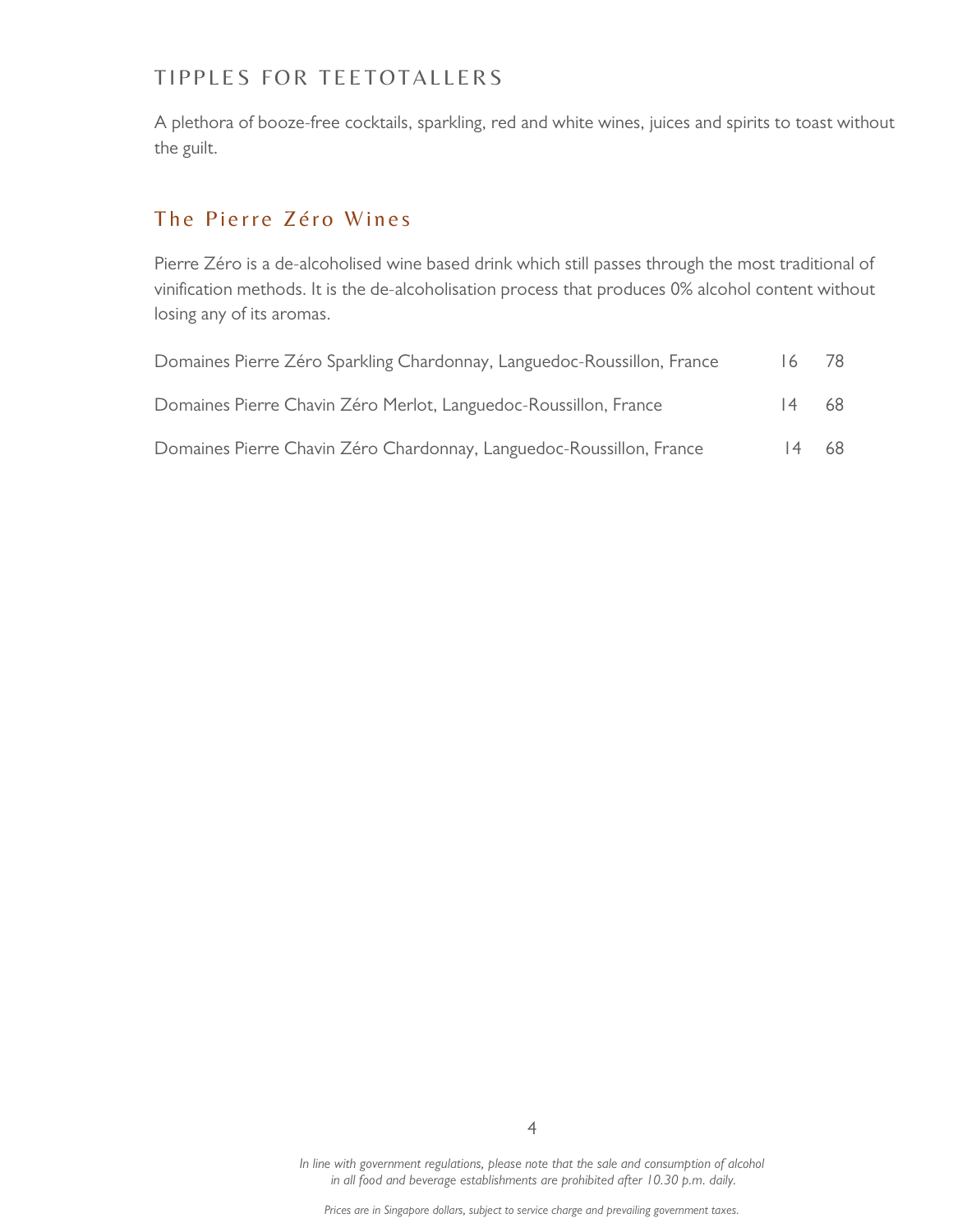# FULLERTON SELECTIONS

# Champagne & Sparkling

| Veuve Clicquot Ponsardin Reims France NV vegan                  | 29 | 139         |
|-----------------------------------------------------------------|----|-------------|
| Veuve Clicquot Ponsardin Rose Reims France NV <b>vegan</b>      | 39 | 188         |
| Ruinart Blanc De Blancs Reims France NV                         | 40 | 198         |
| White                                                           |    |             |
| Omina Romana Hermes Diactoros II Bianco 2018                    | 15 | 88          |
| Pio Cesare Chardonnay 'Fullerton Blend' Piedmont Italy DOC 2018 | 23 | $ $ $ $ $ $ |
| M. Chapoutier Schieferkopf Riesling Alsace France 2018          | 24 | 120         |
| Jean Pierre ET Alexandre Ellevin Chablis Burgundy France 2020   | 26 | 125         |
| Nautilus Estate Sauvignon Blanc Marlborough New Zealand 2019    | 26 | 128         |
| Rosè                                                            |    |             |
| Studio by Miraval Rose Provence France 2019                     | 24 | I 18        |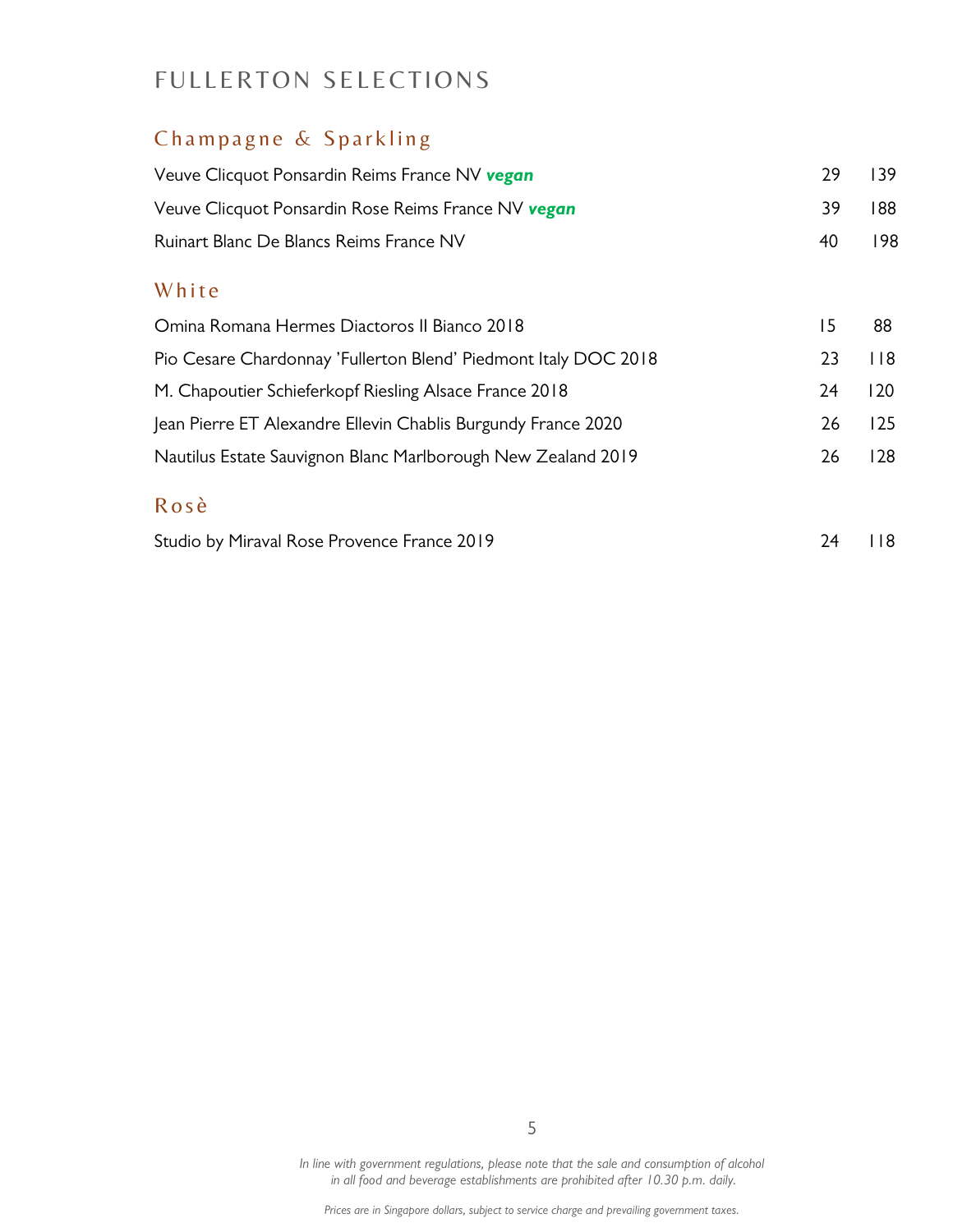# FULLERTON SELECTIONS

## Red

| Miguel Torres 'Santa Digna' Reserve Merlot Central Valley Chile 2018 | 19.5   | 97               |
|----------------------------------------------------------------------|--------|------------------|
| Pio Cesare Nebbiolo 'Fullerton Blend' Piedmont Italy DOC 2016        | 21     | - 118            |
| Michel Lynch Merlot Cabernet Sauvignon Bordeaux France 2018          | 22 120 |                  |
| Mitolo Jester Shiraz McLaren Vale Australia 2019                     | 25.    | $\overline{120}$ |
| Joseph Faiveley Pinot Noir Burgundy France 2019                      | 25.    | 128              |

# **Sweet**

| Primo Amore Moscato Puglia Italy IGT NV |  | 19 96 |
|-----------------------------------------|--|-------|
|-----------------------------------------|--|-------|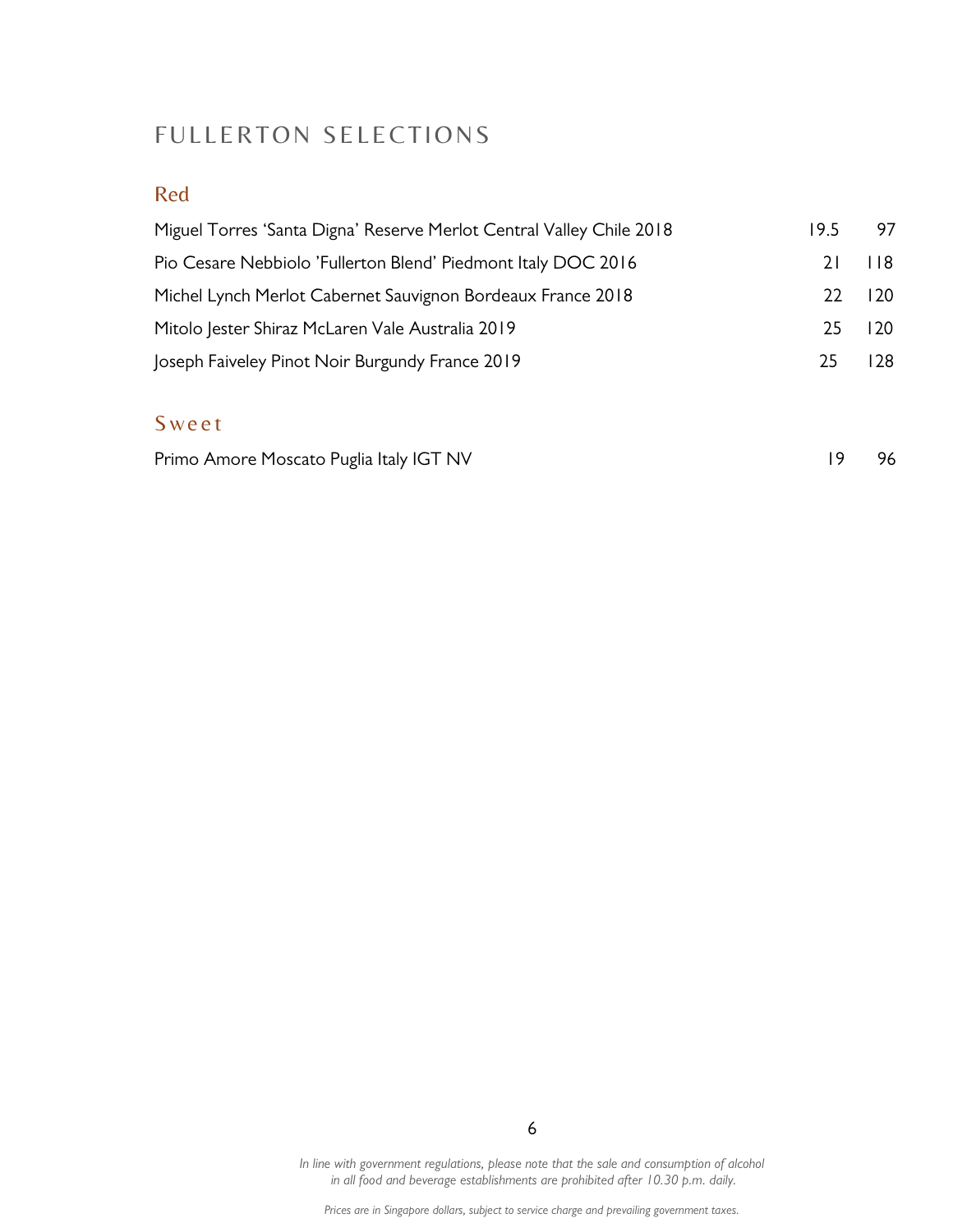# PREMIUM WINES BY THE GLASS

#### White

| Domaine Vincent Bouzereau Meursault Burgundy France 2019                | 39  | 170. |
|-------------------------------------------------------------------------|-----|------|
| Domaine Vincent Delaporte Sancerre Silex Loire France 2019              | 4 I | 188  |
| Domaine Seguino Bordet Chablis I er Cru Vaillons 2019                   | 44  | 198  |
| Vincent Girardin 'Les Vieilles Vignes' Chassagne-Montrachet 2015        | 66  | 289  |
| Maison Louis Jadot 'Les Folatieres' Premier Cru Puligny Montrachet 2016 | 88  | 408  |
|                                                                         |     |      |

#### R e d

| Couvent des Jacobins Grand Cru Saint Emilion France 2012         | 42  | 198. |
|------------------------------------------------------------------|-----|------|
| Chateau de la Font du Loup Chateauneuf De Pape Rhone France 2018 | 52. | 238  |
| E. Guigal Hermitage Rhone France 2017                            | 68. | -298 |
| Pio Cesare Barolo Piedmont DOCG 2000                             | 75  | 350  |
| Michel Mallard et Fils Le Rognet Grand Cru Corton 2013           | 88  | 400  |

# **S** we et

Chateau Landion Sauternes France 2014 32 148

In line with government regulations, please note that the sale and consumption of alcohol in all food and beverage establishments are prohibited after 10.30 p.m. daily.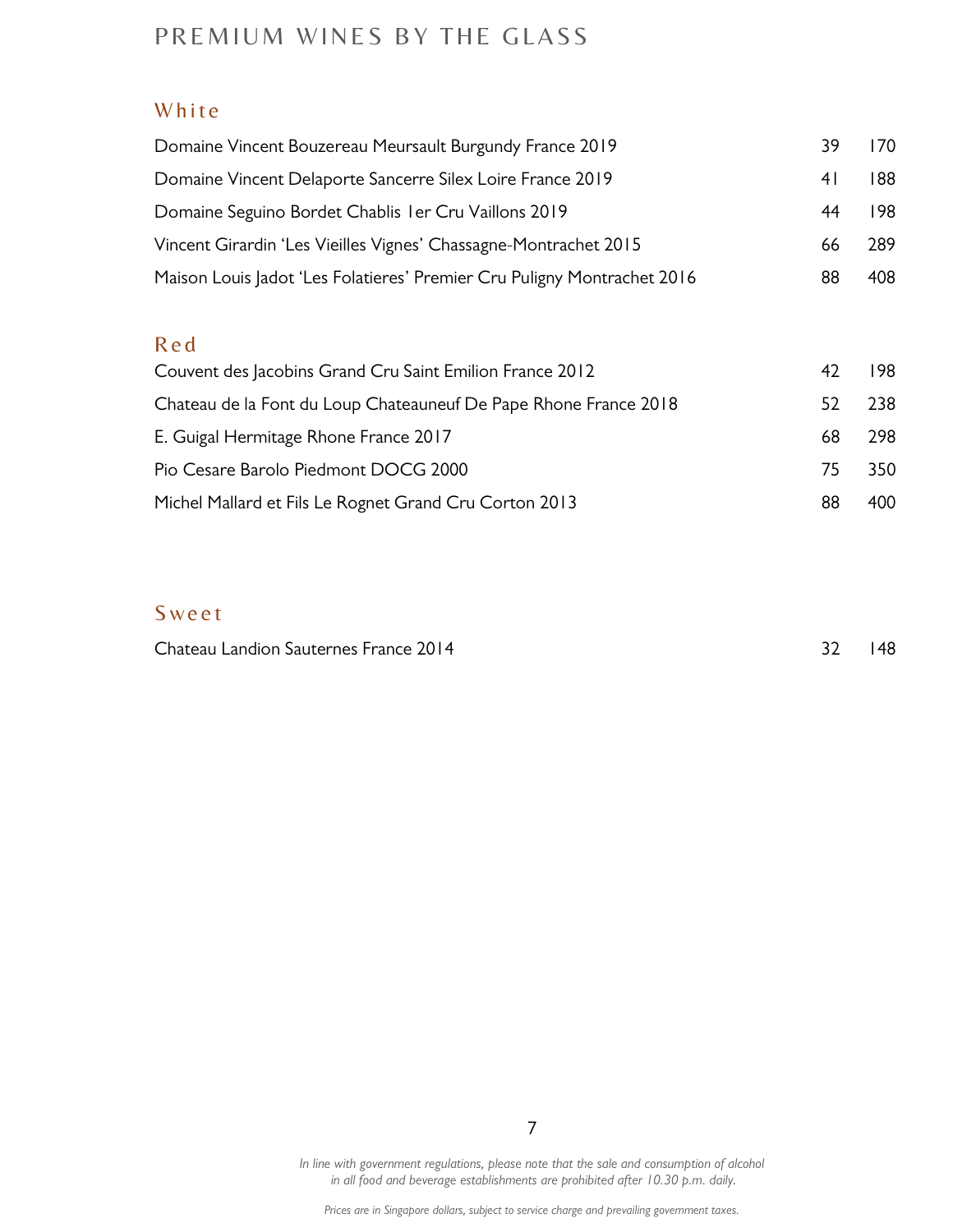# THE FULLERTON SELECTIONS BY FLIGHT Choose 3 wines, served as tasting flight (50ml each)

#### White

Omina Romana Hermes Diactoros II Bianco 2018 Pio Cesare Chardonnay 'Fullerton Blend' Piedmont Italy DOC 2018 M. Chapoutier Schieferkopf Riesling Alsace France 2018 Jean Pierre ET Alexandre Ellevin Chablis Burgundy France 2020 Nautilus Estate Sauvignon Blanc Marlborough New Zealand 2019 R e d<sup>e a</sup>ctual de la contrata de la contrata de la contrata de la contrata de la contrata de la contrata de la contrata de la contrata de la contrata de la contrata de la contrata de la contrata de la contrata de la contr Miguel Torres 'Santa Digna' Reserve Merlot Central Valley Chile 2018 Michel Lynch Merlot Cabernet Sauvignon Bordeaux France 2018 Pio Cesare Nebbiolo 'Fullerton Blend' Piedmont Italy DOC 2016 Mitolo Jester Shiraz McLaren Vale Australia 2019 Joseph Faiveley Pinot Noir Burgundy France 2019

# THE SOMMELIERS SELECTIONS BY FLIGHT Choose 3 wines, served as tasting flight (50ml each)

#### White

Domaine Vincent Bouzereau Meursault Burgundy France 2019 Domaine Vincent Delaporte Sancerre Silex Loire France 2019 Domaine Seguino Bordet Chablis 1er Cru Vaillons 2019 Vincent Girardin 'Les Vieilles Vignes' Chassagne-Montrachet 2015 Maison Louis Jadot 'Les Folatieres' Premier Cru Puligny Montrachet 2016 R e d<sup>e d</sup> and the set of the set of the set of the set of the set of the set of the set of the set of the set of the set of the set of the set of the set of the set of the set of the set of the set of the set of the set o Couvent des Jacobins Grand Cru Saint Emilion France 2012 Chateau de la Font du Loup Chateauneuf De Pape Rhone France 2018 E. Guigal Hermitage Rhone France 2017 Pio Cesare Barolo Piedmont DOCG 2000 Michel Mallard et Fils Le Rognet Grand Cru Corton 2013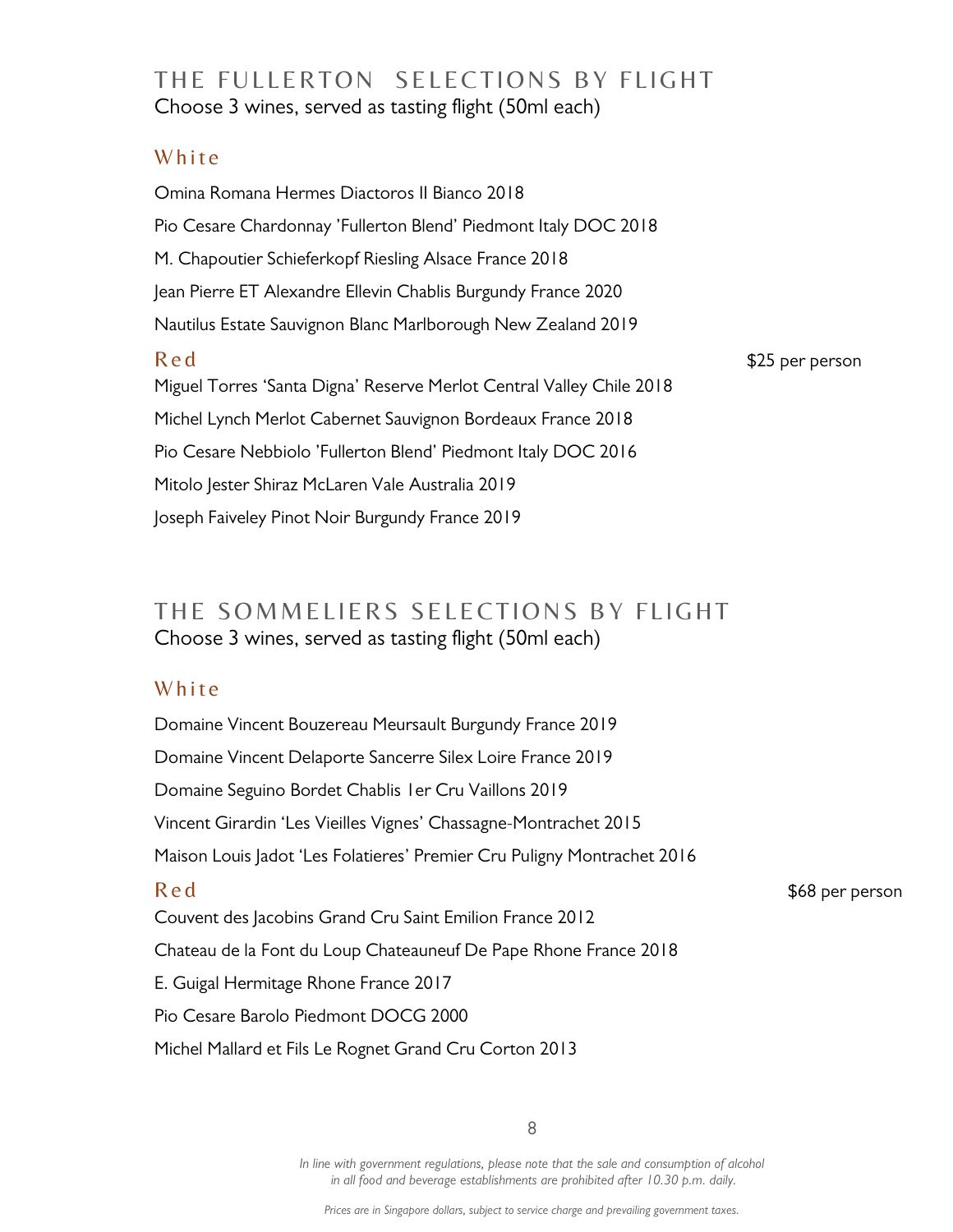# SOMMELIER'S SELECTION

| White                                                                                                                                                                                                                                                                                                                | R <sub>P</sub> |     |
|----------------------------------------------------------------------------------------------------------------------------------------------------------------------------------------------------------------------------------------------------------------------------------------------------------------------|----------------|-----|
| <b>Château Grillet Rhône Valley France 2013</b><br>Exotic mint, tangerine, liquid rock, peach and floral bouquet.<br>This beauty hits the palate with medium to full-bodied richness,<br>sensational purity, integrated acidity and a big finish.                                                                    | 95 Points      | 698 |
| M. Chapoutier Ermitage de l'Orée Rhone Valley France 2005 99 Points<br>Deep, rich and full-throttle, offering the hook notes of quince, honeysuckle,<br>liquid rock, orange blossom and sautéed peach, this wine boasts full-bodied<br>richness, notable freshness and purity, smooth in texture with a long finish. |                | 998 |
| Red                                                                                                                                                                                                                                                                                                                  | RP             |     |
| <b>Castello del Terriccio Tuscany, Italy IGT 2006</b><br>With ripe dark fruits, menthol, espresso, spices and licorice emerge<br>from this focused and powerful Castello. A blend of 50% Syrah,<br>25% Petit Verdot and 25% other grapes.                                                                            | 95 Points      | 378 |
| <b>Fattoria Le Pupille 'Saffredi' Tuscany, Italy IGT 2016</b><br>Brandishing a long succession of black fruit, exotic spice and savoury tobacco<br>flavours, and laced with a hint of mocha chocolate and toasted espresso bean,<br>this wine delivers great length and power.                                       | 98 Points      | 498 |
| <b>Chateau L'Eglise Clinet Pomerol France 2008</b><br>Classic mocha and caramel-infused crème de cassis and black cherry notes,<br>with hints of licorice and loamy soil, the wine is opulent, expansive and savoury,<br>with a broad texture, a full-bodied mouth feel, terrific purity and a layered finish.       | 95 Points      | 778 |

\*Robert Parker rating of 90-100 is equivalent to an A and is given only for an outstanding or special effort. Wines in this category are the very best produce of their type. There is a big difference between a 90 and 99, but both are top marks.

#### About Robert Parker's Rating System

Robert Parker's rating system employs a 50-100 points quality scale (Parker Points®). Various twenty (20) point rating systems do not provide enough flexibility and often result in compressed and inflated wine ratings. The numerical ratings are utilised only to enhance and complement the thorough tasting notes.

9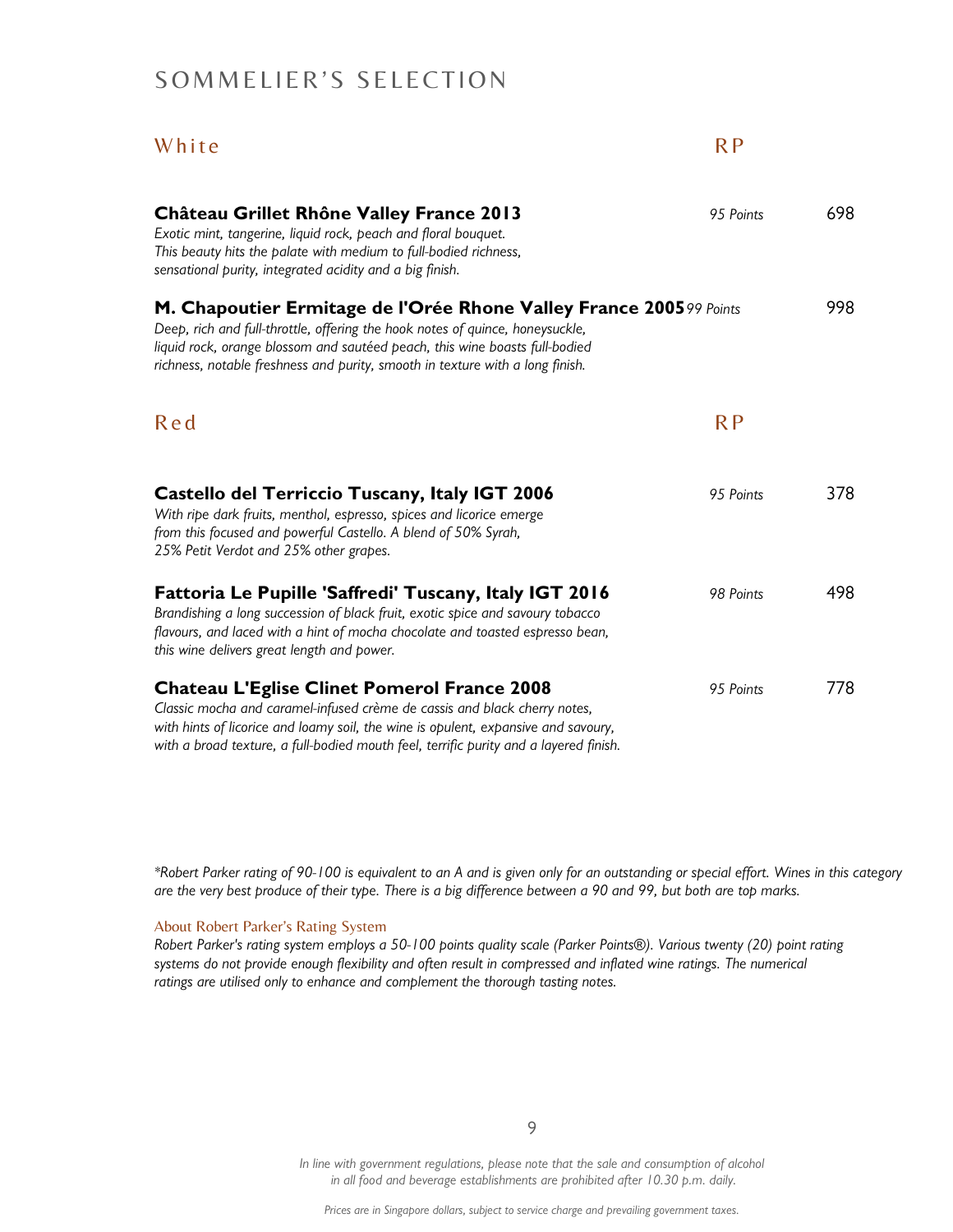# SOMMELIER'S SELECTION

# R e d

| Casanova di Neri Brunello di Montalcino Tenuta Nuova,<br><b>Tuscany Italy IGT 2010</b><br>The bouquet is absolutely seamless, with dark fruit that flows into spice,<br>tobacco and crushed minerals. The wine's aromatic intensity is forthright<br>and compelling, polished and fine nature on the palate. | 100 Points | 878 |
|--------------------------------------------------------------------------------------------------------------------------------------------------------------------------------------------------------------------------------------------------------------------------------------------------------------|------------|-----|
| Château La Violette Pomerol France 2011<br>Expect floral notes intertwined with raspberries, sweet black cherries,<br>licorice and cassis. Medium to full-bodied on the palate, the wine<br>is beautifully concentrated.                                                                                     | 95 Points  | 888 |
| Domaine Pierre Usseglio Chateauneuf du Pape des<br><b>Deux Freres Rhone France 2005</b><br>Boasting overflowing notes of black fruits, licorice, roasted meats, truffle<br>and peppery herbs, this is full-bodied, gorgeously concentrated and ripe,<br>with a big underlying structure.                     | 98 Points  | 988 |
| Marchesi Antinori Solaia Tuscany, Italy IGT 2010<br>With ripe cherry, blackcurrant, baking spice and dark chocolate, the bouquet<br>is all encompassing and quite complete. The firmly structured backbone is<br>padded generously by the fleshy richness of its consistency.                                | 95 Points  | 998 |

\*Robert Parker rating of 90-100 is equivalent to an A and is given only for an outstanding or special effort. Wines in this category are the very best produce of their type. There is a big difference between a 90 and 99, but both are top marks.

#### About Robert Parker's Rating System

Robert Parker's rating system employs a 50-100 points quality scale (Parker Points®). Various twenty (20) point rating systems do not provide enough flexibility and often result in compressed and inflated wine ratings. The numerical ratings are utilised only to enhance and complement the thorough tasting notes.

10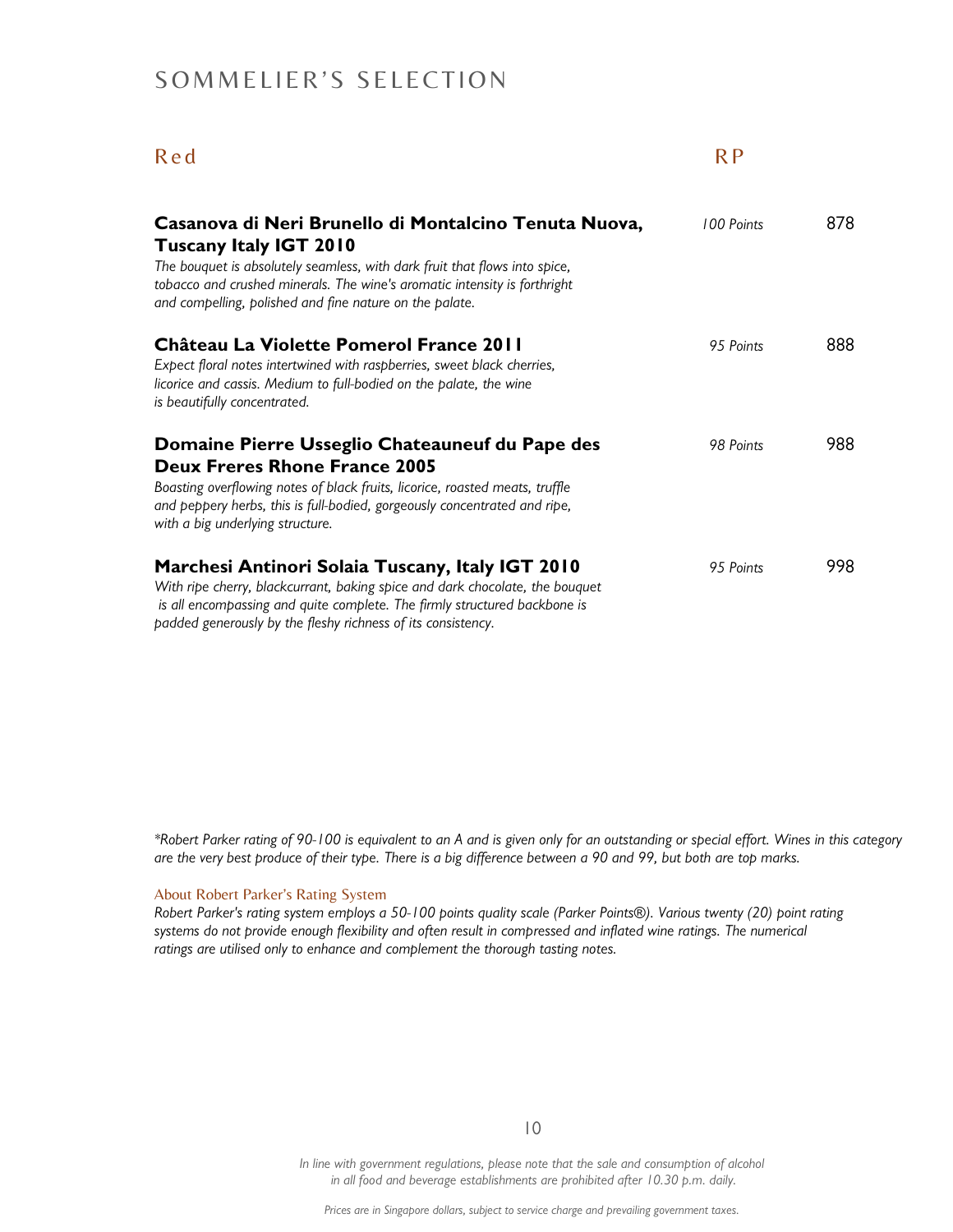# SOMMELIER'S SELECTION

# R e d

| Château Pontet Canet, Pauillac, France 2010<br>A blend of 65% Cabernet Sauvignon, 30% Merlot and the rest<br>Cabernet Franc and Petit Verdot, classic pauillac nose, crème de cassis,<br>there are also some violets and other assorted floral notes.<br>Fresh and full-bodied. | 100 Points | 898  |
|---------------------------------------------------------------------------------------------------------------------------------------------------------------------------------------------------------------------------------------------------------------------------------|------------|------|
| Opus One, Napa Valley, USA 2010<br>A glorious perfume of sweet charcoal, truffle, black currants and spice<br>displaying lots of spicy black currant fruit, medium to full body, velvety<br>tannins.                                                                            | 96 Points  | 1568 |
| <b>Bellevue Mondotte Grand Cru St. Emillion France 2005</b><br>Offers amazing chocolate espresso notes along with blueberry and<br>blackberry liqueur, some incense and a hint of flowers. Full-bodied and<br>staggeringly concentrated.                                        | 100 Points | 1698 |
| Penfolds Grange Shiraz South Australia 2014<br>Rich, concentrated and intense. It's full-bodied, velvety in feel and loaded<br>with plummy fruit, framed in vanilla and cedar. Dense, powerful and tannic.                                                                      | 98 Points  | 2280 |
| Vega Sicilia Único Castilla Leon Spain 1998<br>Bouquet of wood smoke, violets, Asian spices, mineral, blueberry, and assorted<br>black fruits. Full-bodied, dense and loaded with gobs of sweet fruit,<br>eminently concentrated.                                               | 98 Points  | 1998 |

\*Robert Parker rating of 90-100 is equivalent to an A and is given only for an outstanding or special effort. Wines in this category are the very best produce of their type. There is a big difference between a 90 and 99, but both are top marks.

#### About Robert Parker's Rating System

Robert Parker's rating system employs a 50-100 point quality scale (Parker Points®). Various twenty (20) point rating systems do not provide enough flexibility and often result in compressed and inflated wine ratings. The numerical ratings are utilised only to enhance and complement the thorough tasting notes.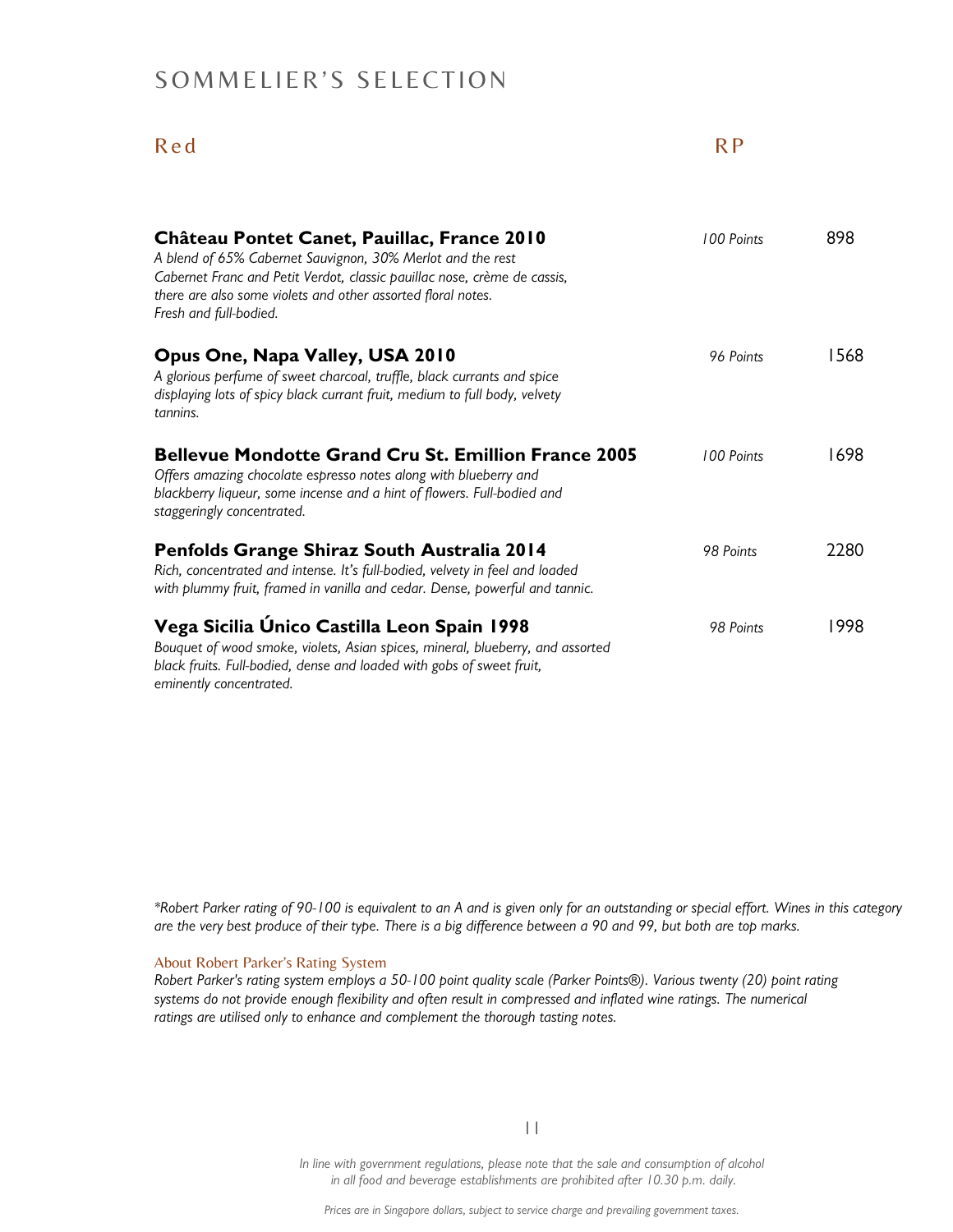# SUSTAINABLE WINES



## White

| Staete Landt Annabel Sauvignon Blanc Marlborough 2017                                   | 78  |
|-----------------------------------------------------------------------------------------|-----|
| Bodega Cerron Todo Sobre MI Castilla La Manch Spain 2017 vegan                          | 83  |
| Jean Leon 3055 Chardonnay Penedes Spain 2019                                            | 88  |
| Mont 'albano Grillo Terre Sicilia Italy IGT 2015                                        | 108 |
| M. Chapoutier Schieferkopf Lieu-dit 'Buehl' Single Vineyard Riesling Alsace France 2014 | 148 |
| Marimar Estate "La Masia" Chardonnay Sonoma County USA 2015                             | -58 |

# R o s ѐ

Chene Bleu Vaucluse Rose Rhone Valley France 2017 **1988** 98

## R e d

| Miguel Torres Las Mulas Reserva Carmenere Central Valley Chile 2016            | 78.  |
|--------------------------------------------------------------------------------|------|
| Bodega Cerron Todo El Tiempo Que Nos Une Castilla La Manch Spain 2017 vegan    | 88   |
| Domaine de Montvac Gigondas Adage Rhone Valley France 2016                     | 88   |
| Podernuovo A Palazzone, 'Therra' Tuscany Italy IGT 2014                        | 108  |
| Corofin Settlement Vineyard East Slope Pinot Noir Marlborough New Zealand 2016 | l 18 |
| Jean Leon 'Vinya La Scala' Cabernet Sauvignon Gran Reserva, Penedes Spain 2011 | 178. |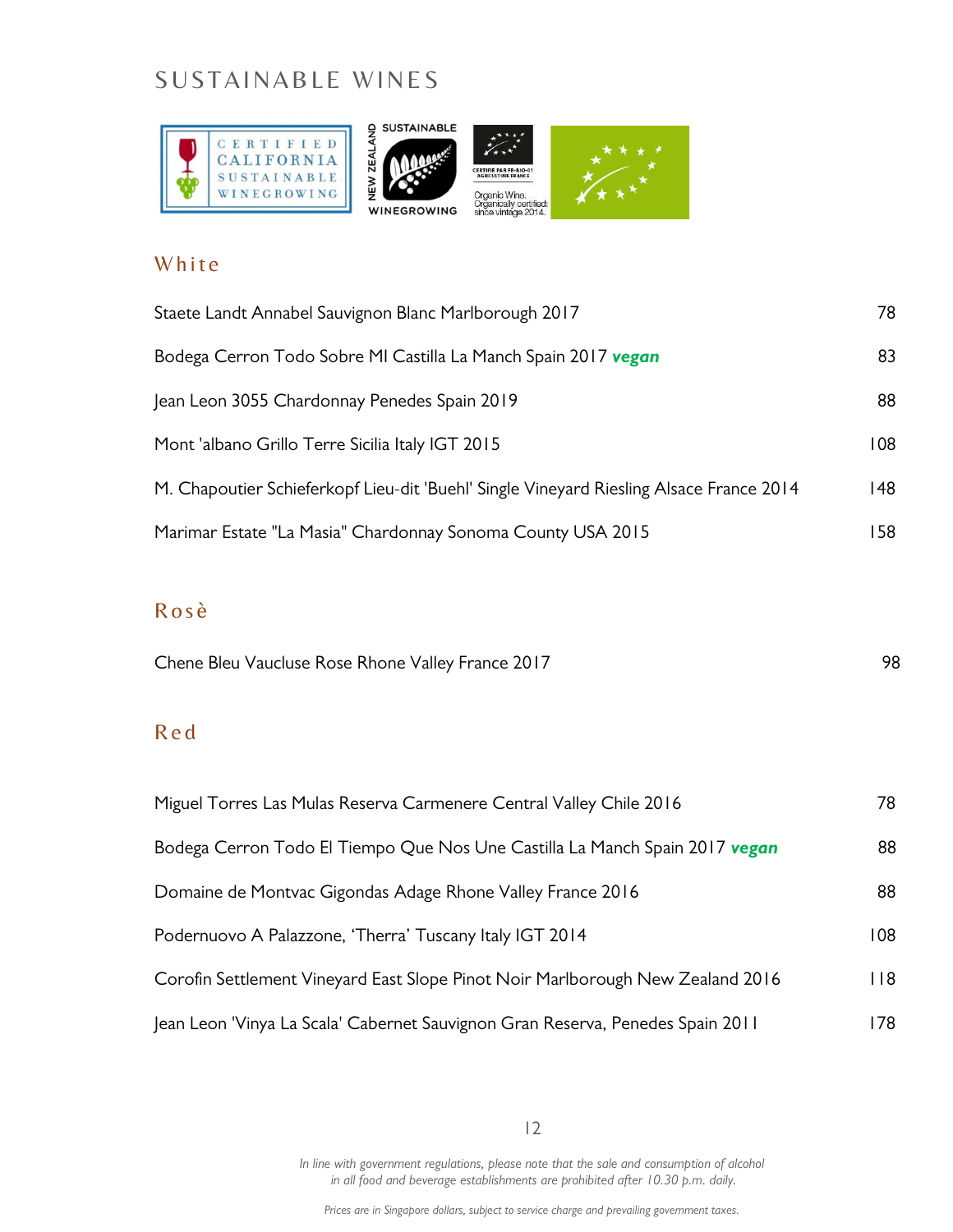# HALF BOTTLES

# Champagne

| Veuve Clicquot Ponsardin Reims France NV     | 78. |  |
|----------------------------------------------|-----|--|
| Moet Chandon Brut Imperial Epernay France NV | 98. |  |
| Ruinart Blanc De Blanc Brut Reims France NV  | 108 |  |

# White

| Chateau Fontaine Audon Sancerre Loire Valley France 2018<br>65<br>Giesen Estate Sauvignon Blanc Marlborough New Zealand 2019<br>38<br>E. Guigal Cotes Du Rhone Blanc Rhone France 2015<br>59<br>Domaine Faiveley Mercurey Blanc Burgundy France 2014<br>Drouhin Premier Cru Chablis Burgundy France 2018<br>68<br>Henri Boillot Meursault Burgundy France 2013<br>98 | Chateau De Tracy Pouilly Fume Loire Valley France 2016 | 68 |
|----------------------------------------------------------------------------------------------------------------------------------------------------------------------------------------------------------------------------------------------------------------------------------------------------------------------------------------------------------------------|--------------------------------------------------------|----|
|                                                                                                                                                                                                                                                                                                                                                                      |                                                        |    |
|                                                                                                                                                                                                                                                                                                                                                                      |                                                        |    |
|                                                                                                                                                                                                                                                                                                                                                                      |                                                        | 52 |
|                                                                                                                                                                                                                                                                                                                                                                      |                                                        |    |
|                                                                                                                                                                                                                                                                                                                                                                      |                                                        |    |
|                                                                                                                                                                                                                                                                                                                                                                      |                                                        |    |

# R e d

| E.Guigal Cotes Du Rhone Rhone France 2017                                    | 49. |
|------------------------------------------------------------------------------|-----|
| Castelli del Grevepesa Clemente VII Chianti Classico Tuscany DOCG Italy 2016 | 52. |
| Remelluri Reserva Rioja Spain 2012                                           | 68  |
| Chateau De Pez Cru Saint-Estephe France 2008                                 | 98. |
| Castelgiocondo Brunello di Montalcino Tuscany DOCG Italy 2013                | 98. |

13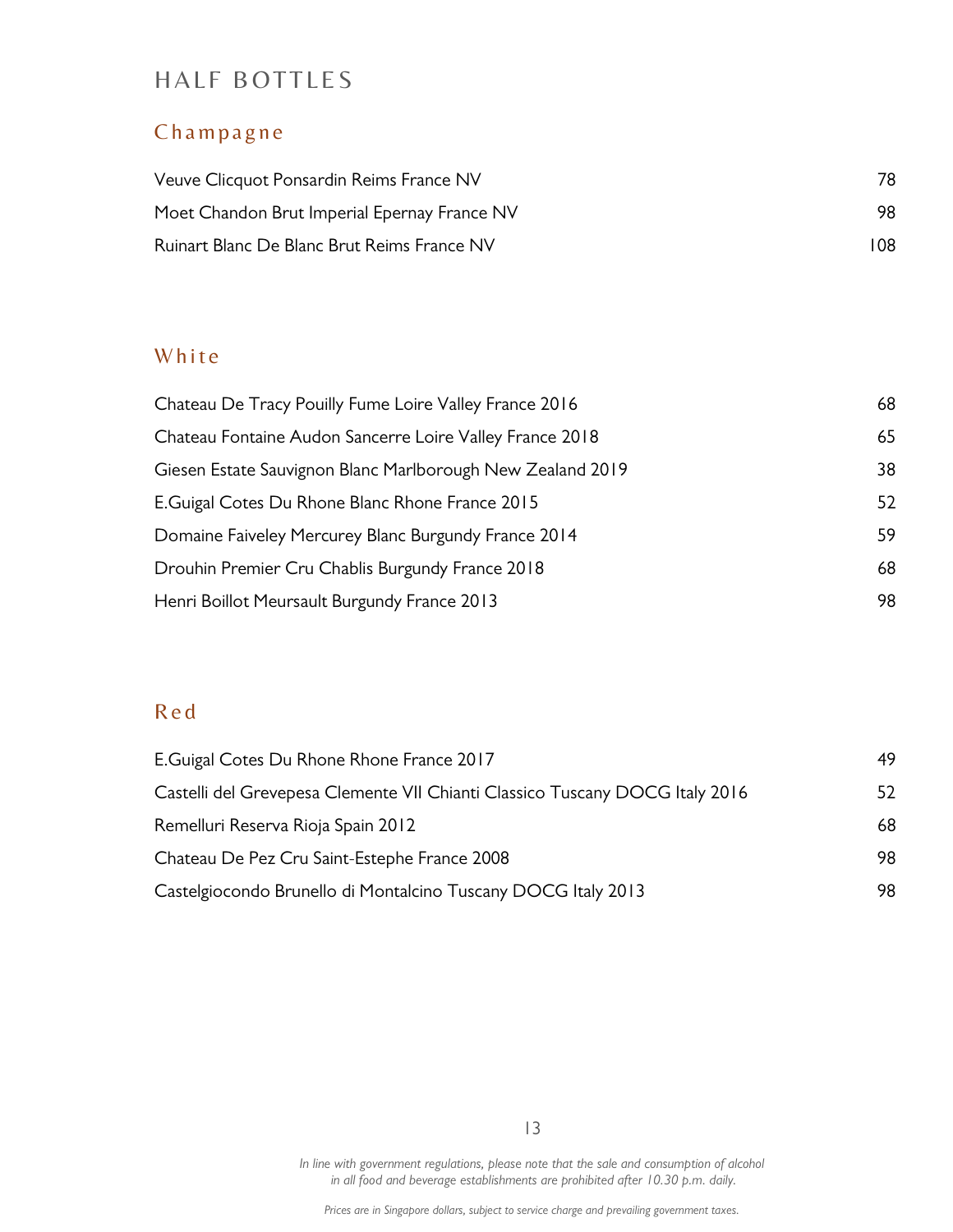# CHAMPAGNE & SPARKLING

| Perrier Jouet Belle Epoque Fleur de Champagne Cuvee Brut Epernay France 2002 | 508  |
|------------------------------------------------------------------------------|------|
| Perrier Jouet Fleur de Champagne Blanc de Blancs Brut Epernay France 2002    | 1008 |
| Moet Chandon Brut Imperial Epernay France NV                                 | 178  |
| Laurent Perrier Brut Reims France NV                                         | 328  |
| Veuve Clicquot Ponsardin Brut Reims France 2012                              | 245  |
| Louis Roederer Premier Brut Reims France NV                                  | 208  |
| Louis Roederer Cristal Brut Reims France 2008                                | 798  |
| Laurent Perrier La Cuvee Brut Reims France NV                                | 238  |
| Dom Ruinart Blanc De Blanc Brut Reims France 2006                            | 418  |
| Dom Perignon P2 Plenitude Brut Epernay France 2002                           | 798  |
| Dom Perignon Brut Epernay France 2008                                        | 498  |
| Krug Grande Cuvee 166eme Edition Brut Reims France NV                        | 578  |
| Krug Brut Reims France 2003                                                  | 968  |
| Salon Blanc De Blanc Cuvee S Le Mesnil Brut France 2006                      | 1190 |
| Moet Chandon Rose Brut Imperial Epernay France NV                            | 198  |
| Billecart Salmon Rose Mareuil Sur Brut Ay France NV                          | 260  |
| Dom Ruinart Rose Reims France 2004                                           | 598  |
| Dom Perignon Rose Brut Epernay France 2006                                   | 798  |
| Laurent Perrier Demi Sec Reims France NV                                     | 245  |
| Bottega II Vino Dei Poeti Rose Spumante Brut Veneto Italy                    | 40   |
| Bottega Gold Prosecco Brut Veneto Italy                                      | 135  |
| Bottega Millesimato Brut Veneto Italy                                        | 88   |

14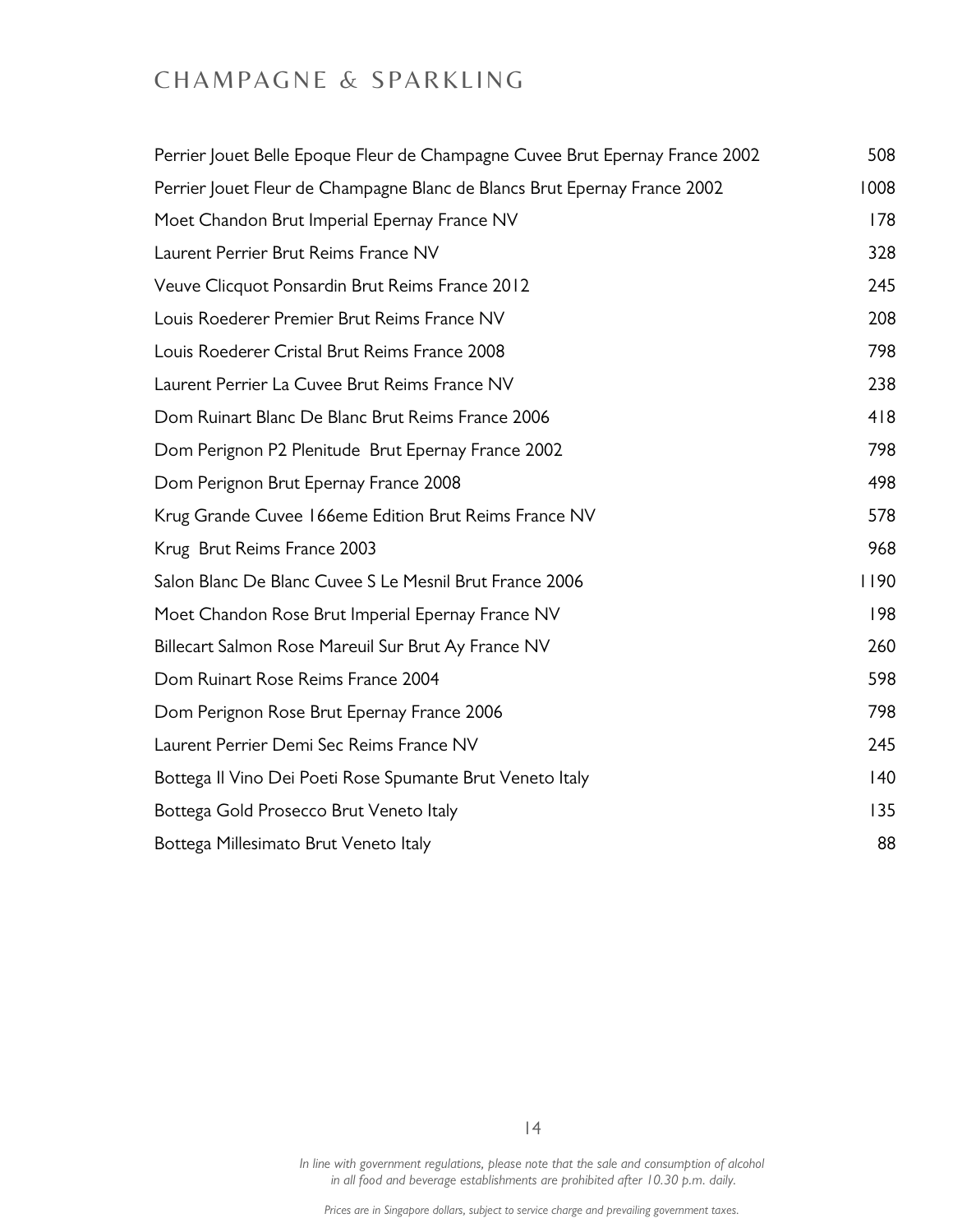# WHITE WINES

# **AUSTRALIA**

| Franklin Tate Chardonnay Margaret River 2017               | 78  |
|------------------------------------------------------------|-----|
| Katnook 'Founder's Block' Sauvignon Blanc Coonawarra 2017  | 88  |
| Shaw and Smith Sauvignon Blanc Adelaide Hills 2018         | 128 |
| Peccavi Chardonnay Margaret River 2011                     | 138 |
| Yalumba 'Unwooded' Chardonnay South Australia 2017         | 138 |
| Vasse Felix Chardonnay Margaret River 2017                 | 138 |
| Cape Mentelle Sauvignon Blanc Semillon Margaret River 2017 | 138 |
| Torbreck 'Woodcutters' Semillon Barossa Valley 2008        | 158 |
| Cape Mentelle Chardonnay Margaret River 2016               | 178 |
| Torbreck Roussanne Marssanne Barossa Valley 2012           | 185 |
| Bass Phillip Chardonnay Victoria Australia 2018            | 198 |
| Pierro Chardonnay Margaret River 2013                      | 295 |

# NEW ZEALAND

| Hunky Dory Sauvignon Blanc Marlborough 2018                         | 88  |
|---------------------------------------------------------------------|-----|
| Cloudy Bay Sauvignon Blanc Marlborough 2018                         | 148 |
| Cloudy Bay Chardonnay Marlborough 2015                              | 148 |
| Neudorf Vineyards 'Moutere' Riesling Nelson 2011                    | 168 |
| Cloudy Bay 'Te Koko' Sauvignon Blanc Marlborough 2015               | 185 |
| Brancott Estate 'Letter Series 'B' Sauvignon Blanc Marlborough 2016 | 208 |

15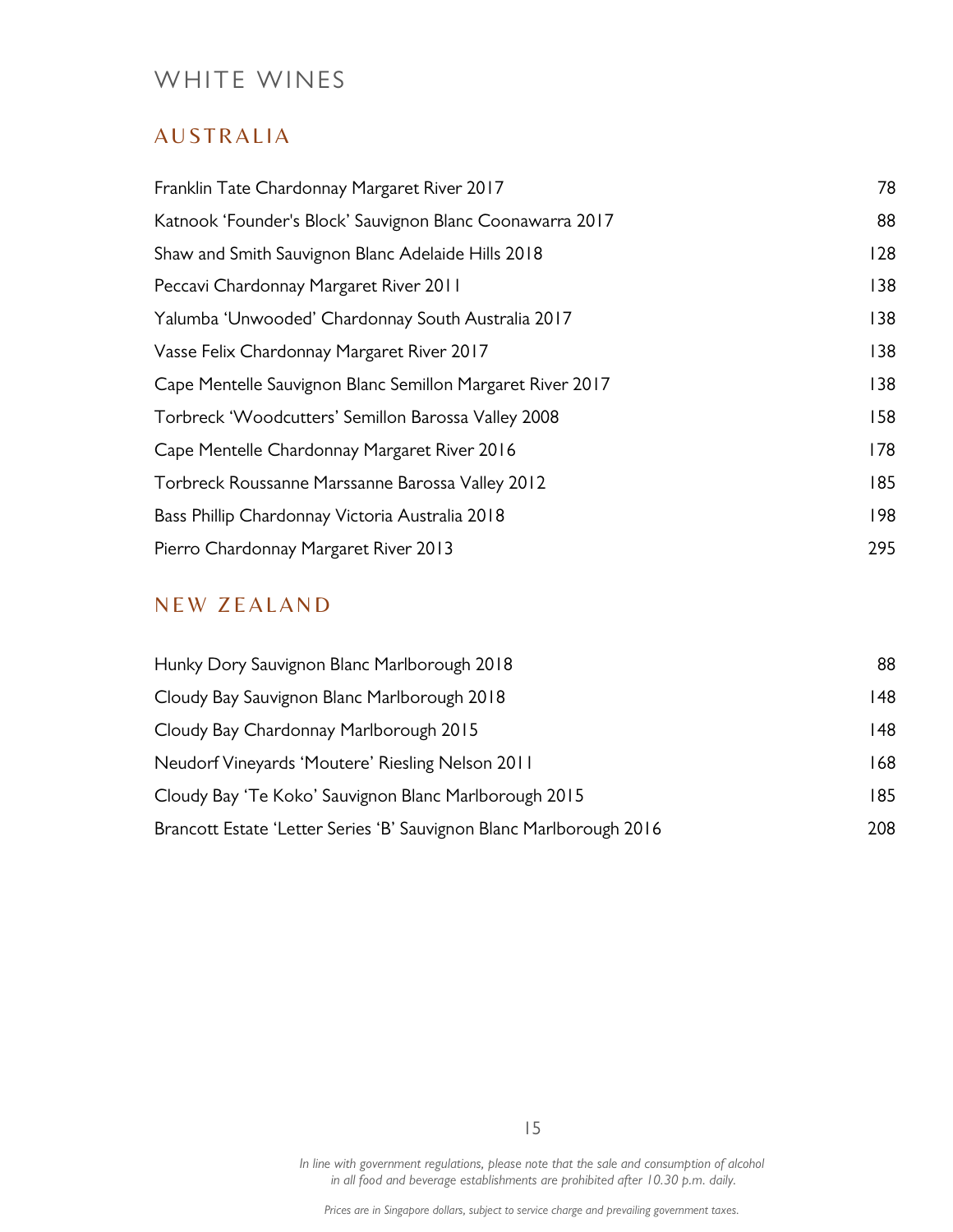# **FRANCE**

# **BURGUNDY**

| Meurgey Croses Uchizy Macon 2015                                 | 88           |
|------------------------------------------------------------------|--------------|
| Sebastien Dampt Vaillons Premier Cru Chablis 2016                | 123          |
| Domaine Alain et Cyril 'Gautheron' Chablis 2016                  | 128          |
| Domaine William Fevre Chablis 2017                               | 128          |
| Louis Latour Chardonnay Bourgogne 2018                           | 128          |
| Olivier Merlin Pouilly Fuisse 2016                               | 138          |
| Domaine Joseph Drouhin Chablis 2018                              | 138          |
| Chateau De Meursault Clos Du Chateau Cote De Beaune 2017         | $ 40\rangle$ |
| Chateau De Chamirey Mercurey 2016                                | $ 40\rangle$ |
| Louis Latour Chablis 2017                                        | 148          |
| Domaine Vincent Bouzereau Meursault 2019                         | 170          |
| Domaine Jayer-Gilles Bourgogne Hautes Cotes De Beaune 2009       | 178          |
| Domaine Jayer-Gilles Bourgogne Hautes Cotes De Nuits 2010        | 178          |
| Domaine Leflaive Macon-Verze 2016                                | 198          |
| Domaine Louis Moreau Les Clos Grand Cru Chablis 2014             | 248          |
| Domaine Joseph Faiveley Puligny Montrachet 2017                  | 288          |
| Jean-Marc 'Brocard Les Clos' Grand Cru Chablis 2014              | 298          |
| Vincent Girardin 'Les Vieilles Vignes' Chassagne-Montrachet 2015 | 298          |

In line with government regulations, please note that the sale and consumption of alcohol in all food and beverage establishments are prohibited after 10.30 p.m. daily.

16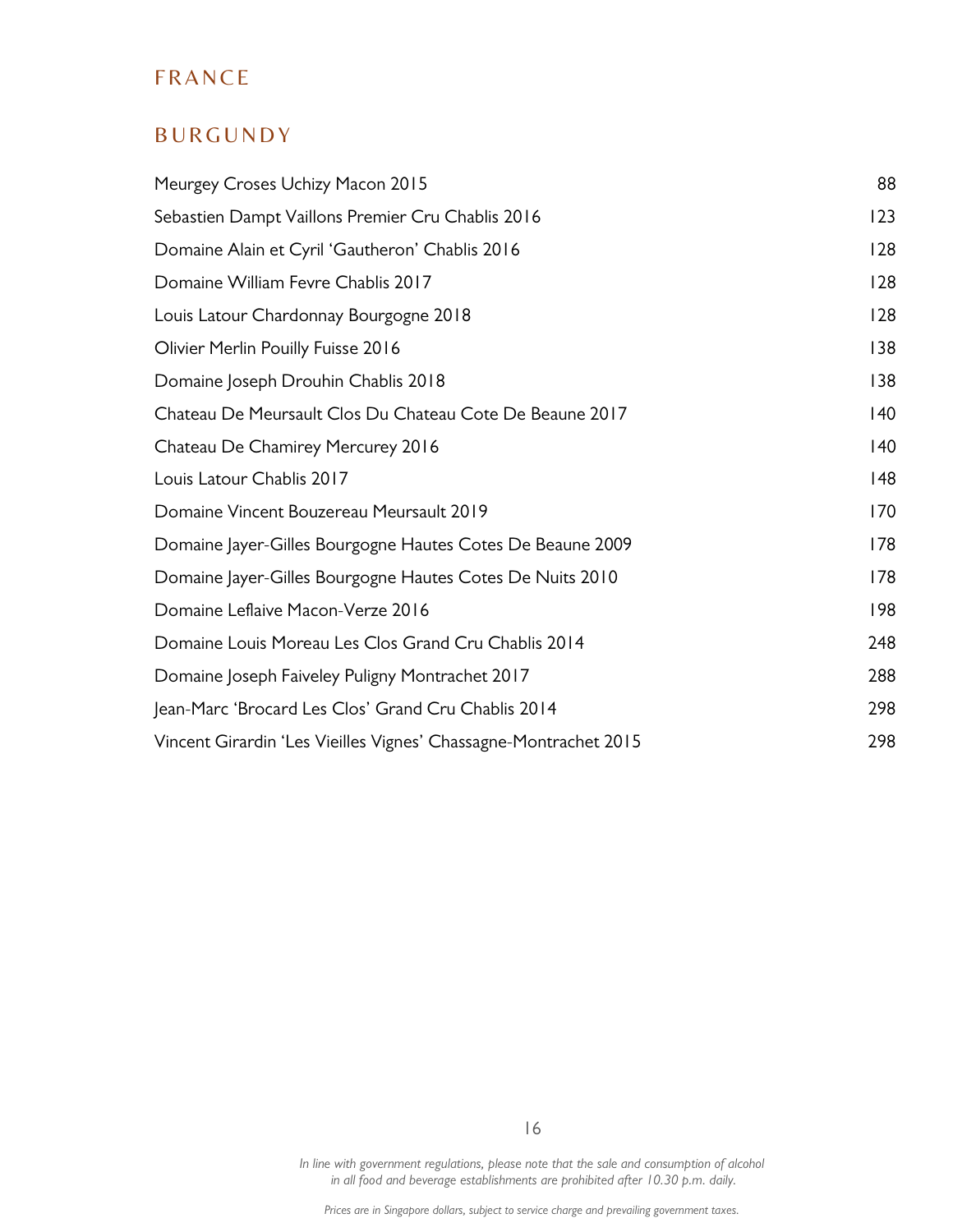# **BURGUNDY**

| Louis Jadot Chablis "Cellier de la Sabliere" 2017                        | 158  |
|--------------------------------------------------------------------------|------|
| Louis Jadot Pouilly Fuisse 2014                                          | 188  |
| Louis Latour Chassagne Montrachet 2015                                   | 348  |
| Domaine De L'Arlot 'Clos De L'Arlot' Premier Cru Nuit Saint-Georges 2014 | 398  |
| Domaine de la Vougeraie 'Le Clos Blanc' Vougeot 2013                     | 390  |
| Maison Louis Jadot 'Les Folatieres' Premier Cru Puligny Montrachet 2016  | 408  |
| Domaine Follin Arbelet Grand Cru Corton Charlemagne 2011                 | 420  |
| Charles Van Canneyt 'Les Charmes' Premier Cru Meursault 2014             | 450  |
| Comte Senard Grand Cru Corton 2012                                       | 500  |
| Domaine De Montille Grand Cru Corton Charlemagne 2011                    | 548  |
| Louis Latour Grand Cru Corton Charlemagne 2008                           | 698  |
| Vincent Girardin Grand Cru Chevalier Montrachet 2006                     | 1100 |
| Domaine Coche-Dury Meursault 1999                                        | 1998 |

# LOIRE VALLEY

| 88   |
|------|
| 98   |
| 178. |
| 188  |
| 248  |
| 388  |
|      |

17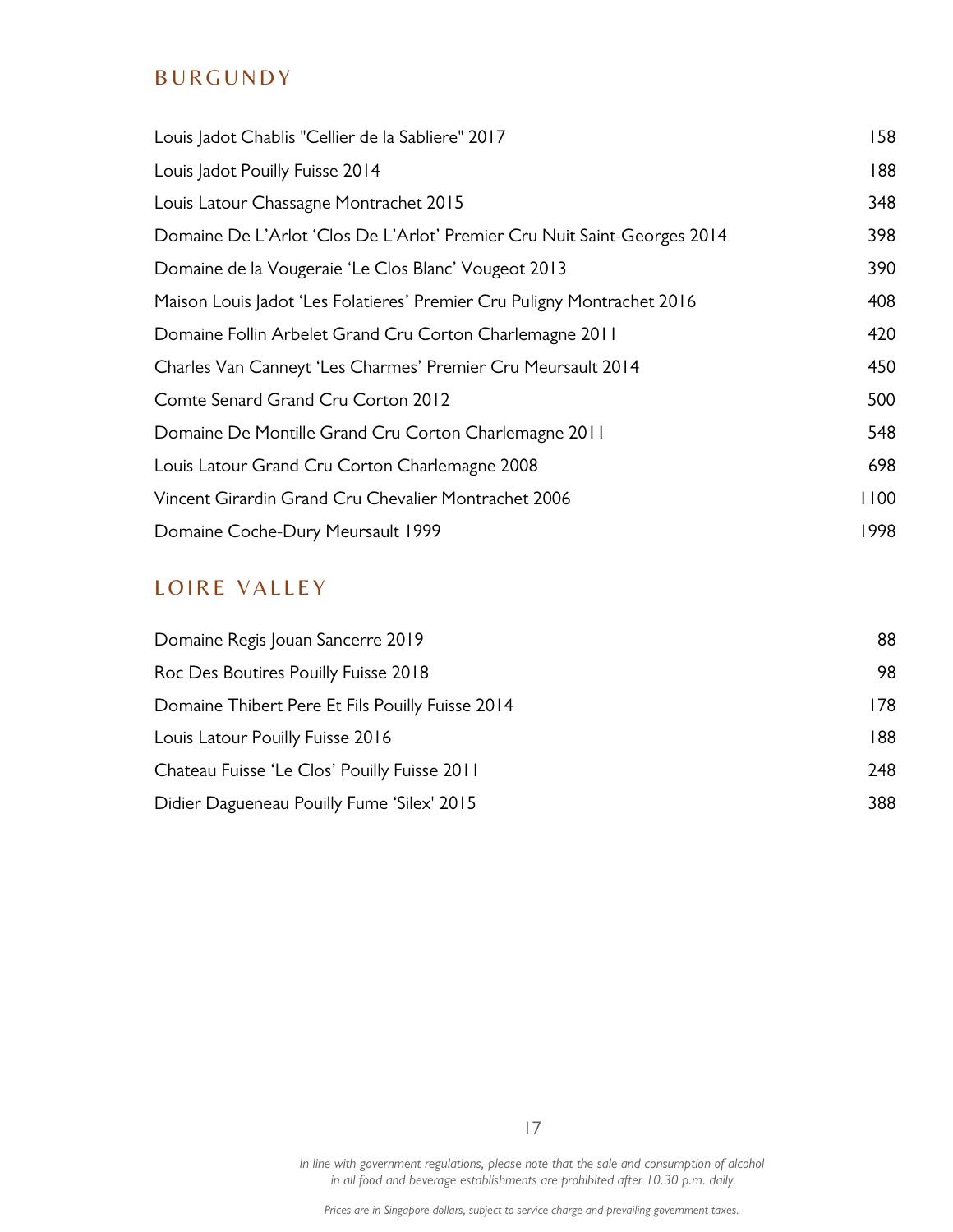## **BORDEAUX**

| Chateau Grand Village Bordeaux Superieur 2012                    | 78  |
|------------------------------------------------------------------|-----|
| Clarendelle Bordeaux Blanc 2012                                  | 128 |
| Chateau Cos d'Estournel Goulee Bordeaux Blanc 2009               | 208 |
| LANGUEDOC                                                        |     |
| Pierre Henri Chardonnay IGP Pays d'Oc 2017                       | 68  |
| Pierre Henri Sauvignon Blanc IGP Pays d'Oc 2016                  | 88  |
| <b>RHONE</b>                                                     |     |
| E.Guigal Cotes Du Rhone 2014                                     | 118 |
| Chateau De La Font Du Loup Chateauneuf Du Pape 2014              | 178 |
| Clos St Jean Chateauneuf Du Pape 2017                            | 198 |
| E.Guigal Condrieu 2015                                           | 228 |
| E.Guigal Hermitage 2011                                          | 228 |
| E.Guigal Lieu-Dit Saint Joseph 2014                              | 278 |
| M.Chapoutier 'Invitare' Condrieu 2016                            | 298 |
| Chateau de Beaucastel 'Vieilles Vignes' Chateauneuf Du Pape 2014 | 628 |

# **ALSACE**

| Valentin Zusslin Riesling Orschwihr 2016             | 120  |
|------------------------------------------------------|------|
| Hugel Et Fils Gewurztraminer 2015                    | 138  |
| Valentin Zusslin Riesling Grand Cru Pfingstberg 2014 | 210. |

# **PORTUGAL**

| Cartuxa Evora Colheita Alentejo 2019 | 148 |
|--------------------------------------|-----|
| Quinta Do Javali PGE Doc Douro 2019  | 188 |

18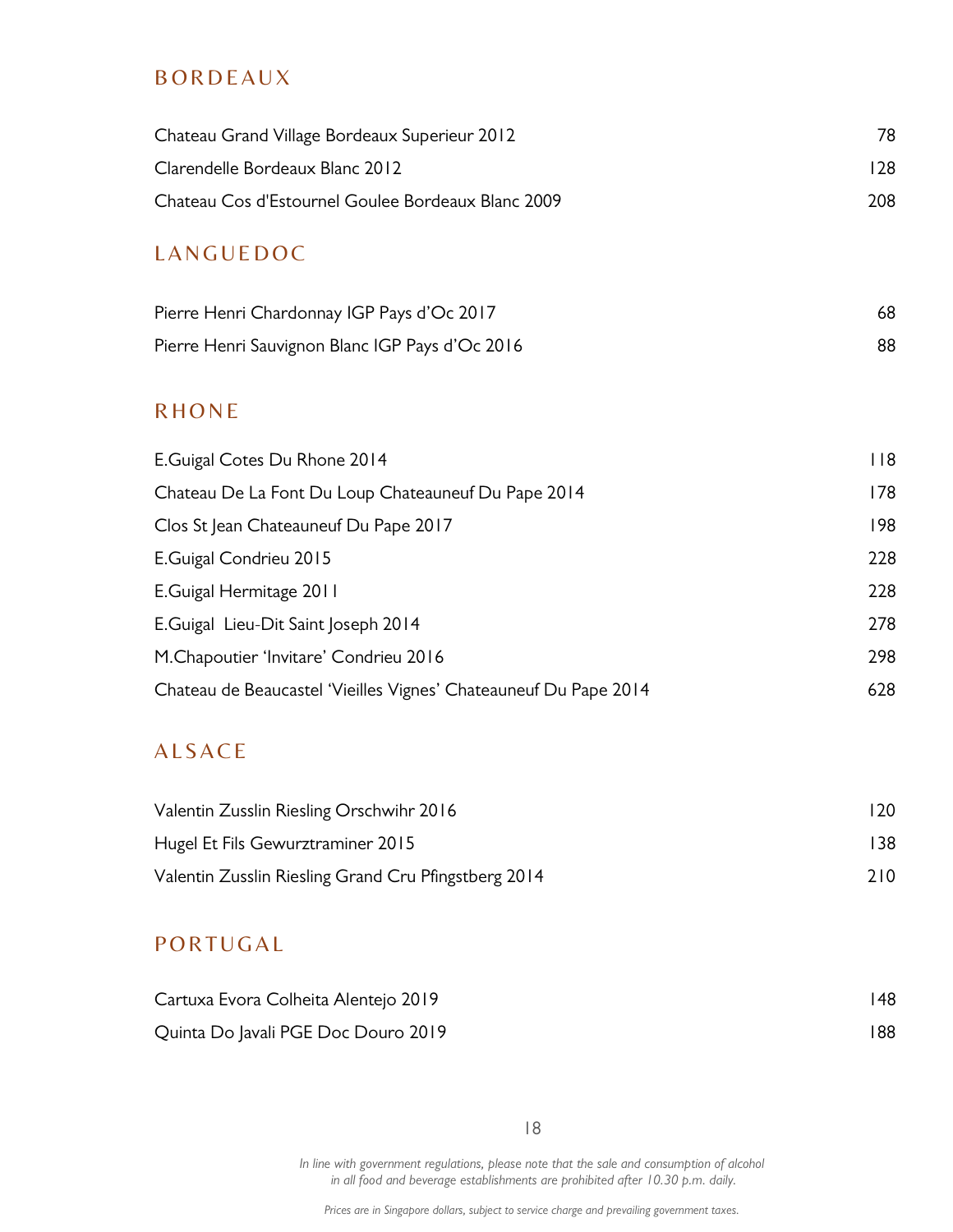# **ITALY**

| Monte Campo Pinot Grigio delle Venezie IGT 2017                              | 78  |
|------------------------------------------------------------------------------|-----|
| Villa Antinori Toscana IGT 2017                                              | 88  |
| Terre Di Sicilia Mont-albano Grillo Sicilia IGT 2015                         | 108 |
| Peter Zemmer Chardonnay Trentino-Alto Adige DOC 2016                         | 118 |
| D'Antiche Terre Falanghina del Sannio, Campania 2010                         | 120 |
| Castello Banfi 'Le Rime' Toscana IGT 2016                                    | 125 |
| Marco Felluga 'Mongris' Pinot Grigio Colio Friuli DOCG 2016                  | 128 |
| Peter Zemmer Sauvignon Blanc Trentino-Alto Adige DOC 2015                    | 128 |
| Casale Del Giglio Chardonnay Lazio IGT 2015                                  | 128 |
| La Tunella Sauvignon Blanc Colli Orientali del Friuli DOC 2016               | 128 |
| Attems Sauvignon Blanc Venezia Giulia IGT 2013                               | 128 |
| Podere La Pace White Label Maremma Toscana, Tuscany, Italy 2016              | 128 |
| Peter Zemmer Pinot Bianco Trentino-Alto Adige DOC 2013                       | 138 |
| Stanislao Radikon Ribolla Gialla Venezia Giulia IGT, 500ml 2010              | 140 |
| Pighin Pinot Grigio Grave Friuli DOC 2017                                    | 48  |
| Marchesi Antinori Vermentino di Bolgheri, Tuscany DOC 2016                   | 48  |
| Garofoli Verdicchio dei Castelli di Jesi Classico Superiore, Marche DOC 2012 | 158 |
| Donnafugata Vigna Di Gabri Sicily DOC 2012                                   | 158 |
| Lavs Vitae Vini Citra Trebbiano Abruzzo DOC 2011                             | 168 |
| Ca' Del Bosco Bianco Curtefranca Lombardy DOC 2014                           | 178 |
| Marchesi Antinori Castello della Sala 'Cervaro Della Sala' Umbria IGT 2018   | 180 |
| Omina Romana Linea Ars Magna Chardonnay IGT 2015                             | 198 |
| Omina Romana Linea Ars Magna Viognier IGT 2016                               | 198 |
| Planeta Chardonnay Menfi Sicily IGT 2018                                     | 208 |
| Gaja Rossj Bass Langhe Piedmont DOC 2016                                     | 280 |
| Jermann 'Were Dreams' Friuli Venezia DOCG 2014                               | 298 |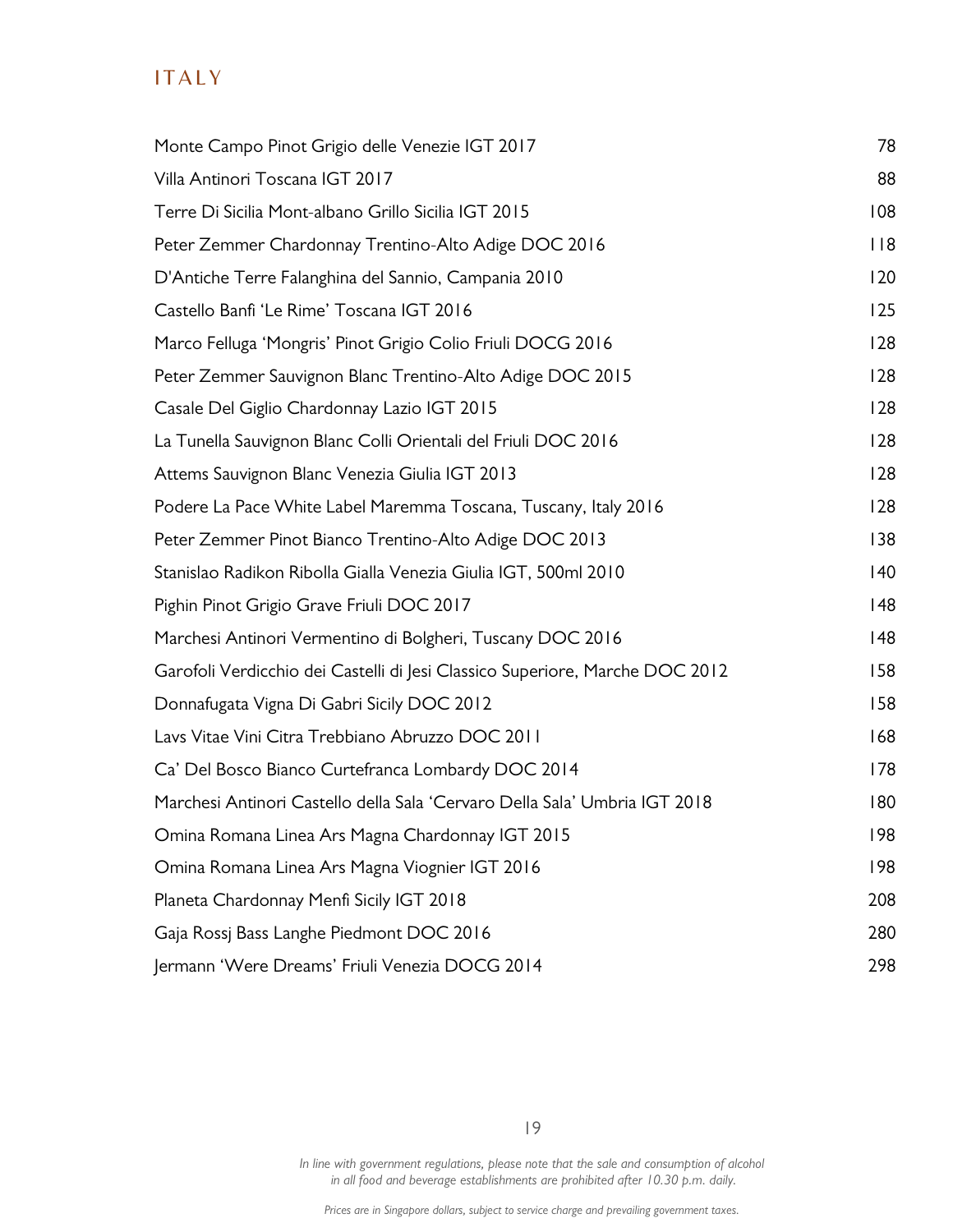# **SPAIN**

| Jean Leon 3055 Chardonnay Penedes 2019                                      | 88  |
|-----------------------------------------------------------------------------|-----|
| Torres Vina Esmeralda Penedes 2013                                          | 88  |
| Lagar de Cervera Albarino Rias Baixas 2016                                  | 138 |
| Bodegas Muga Reserva Rioja 2016                                             | 48  |
| <b>NORTH AMERICA</b>                                                        |     |
| Groth Sauvignon Blanc Napa Valley 2015                                      | 128 |
| Flowers Chardonnay Sonoma Coast 2014                                        | 238 |
| <b>GERMANY</b>                                                              |     |
| Weingut Max Ferd Richter Graacher Himmelriech Riesling Kabinett Graach 2014 | 218 |
| <b>CHILE</b>                                                                |     |
| Haras De Pirque Albaclara Sauvignon Blanc Maipo Valley Chile 2017           | 78  |
| Miguel Torres Santa Digna Chardonnay Reserve Curicó Valley 2018             | 78  |
| Casa Lapostolle 'Cuvee Alexander' Chardonnay Casablanca Valley 2011         | 188 |
| <b>ARGENTINA</b>                                                            |     |
| Kaiken Terroir Series Corte Torrontes Salta 2014                            | 88  |
| Luigi Bosca Finca La Linda High Vines Sauvignon Blanc Mendoza 2017          | 98  |
| Terrazas Reserva Chardonnay Mendoza 2018                                    | 105 |

20

Luigi Bosca Chardonnay Mendoza 2018 124

In line with government regulations, please note that the sale and consumption of alcohol in all food and beverage establishments are prohibited after 10.30 p.m. daily.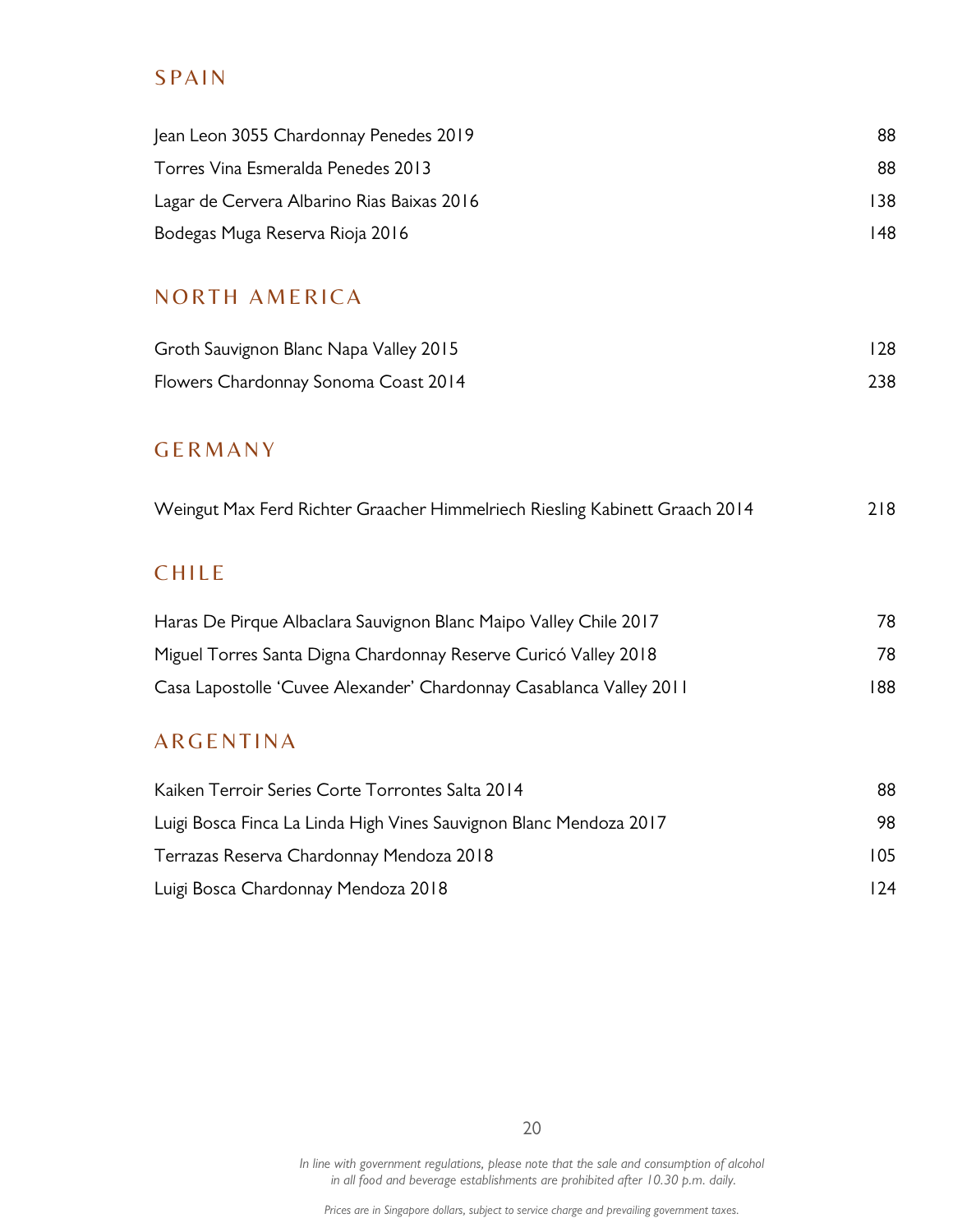# RED WINES

## **AUSTRALIA**

| Jim Barry 'The Lodge Hill' Shiraz Clare Valley 2016             | 98   |
|-----------------------------------------------------------------|------|
| Jim Barry 'The Cover Drive' Cabernet Sauvignon, Coonawarra 2016 | 98   |
| Cape Mentelle Cabernet Merlot Margaret River 2016               | 98   |
| Katnook 'Founder's Block' Shiraz Coonawarra 2016                | 138  |
| Cape Mentelle Shiraz Margaret River 2014                        | 145  |
| Vasse Felix Cabernet Sauvignon Margaret River 2016              | 48   |
| Peccavi Cabernet Sauvignon Margaret River 2014                  | 158  |
| Katnook 'Founder's Block' Merlot Coonawarra 2010                | 168  |
| Henschke Keyneton Estate 'Euphonium' Barossa Valley 2015        | 195  |
| Henschke 'Henry's Seven' Barossa Valley 2015                    | 198  |
| Cape Mentelle Cabernet Sauvignon Margaret River 2014            | 198  |
| Bass Phillip Pinot Noir Victoria Australia 2017                 | 238  |
| Bass Phillip Premium Pinot Noir Victoria Australia 2018         | 568  |
| Henschke 'Mount Edelstone' Shiraz Barossa Valley 2012           | 648  |
| Henschke 'Cyril' Cabernet Sauvignon Barossa Valley 2010         | 658  |
| Henschke 'Hill of Grace' Shiraz Barossa Valley 2009             | 1690 |

21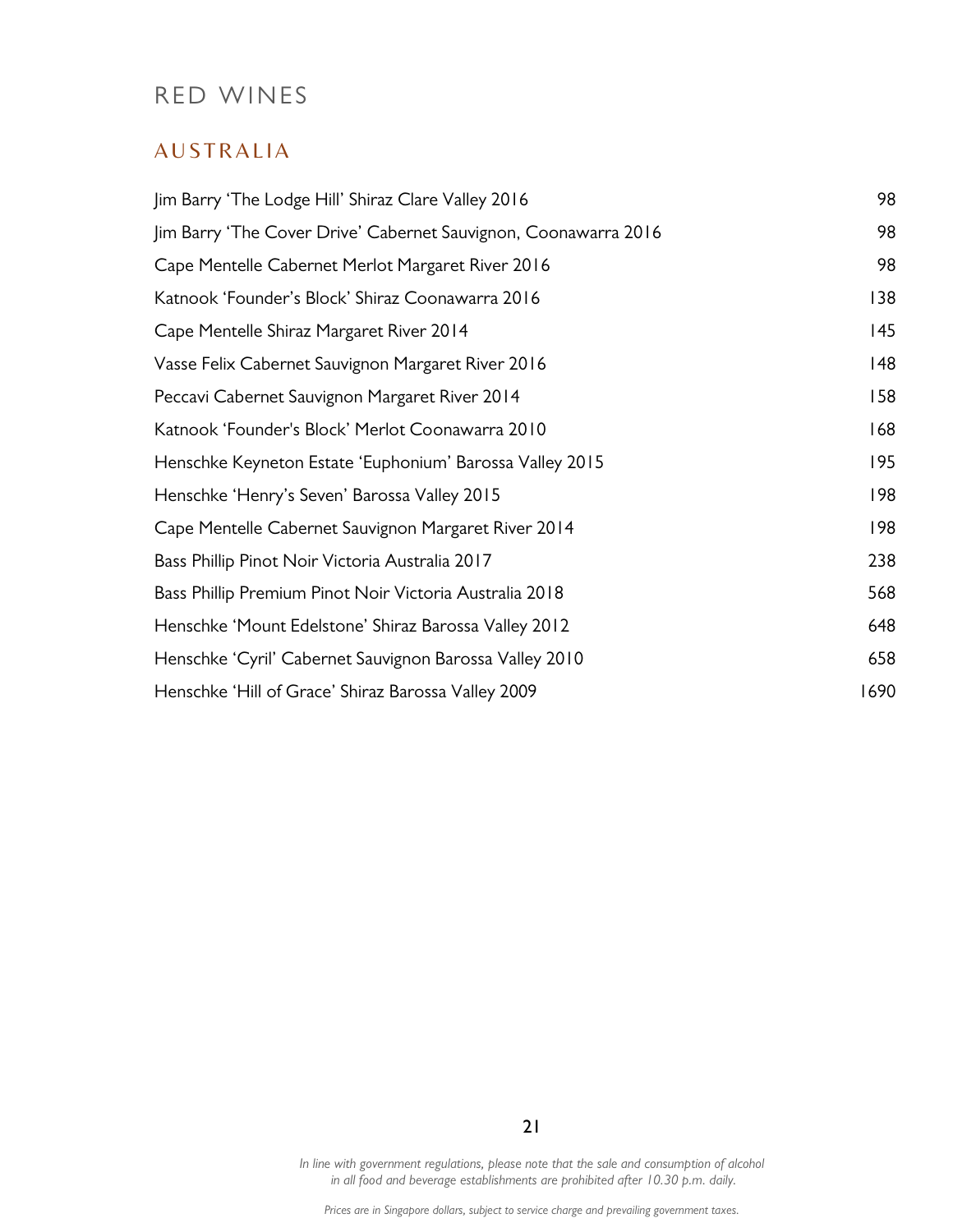# NEW ZEALAND

| Hunky Dory Pinot Noir Marlborough 2017                         | 98  |
|----------------------------------------------------------------|-----|
| Nautilus Estate Pinot Noir Marlborough 2014                    | 48  |
| Ata Rangi 'Crimson' Pinot Noir Martinborough 2017              | 48  |
| Cloudy Bay Pinot Noir Marlborough 2016                         | 165 |
| Pegasus Bay Pinot Noir Waipara Valley 2014                     | 178 |
| Poderi Crisci Reserva Merlot Waiheke 2010                      | 198 |
| Poderi Crisci Viburno Waiheke 2010                             | 198 |
| Brancott Estate 'Letter Series 'T' Pinot Noir Marlborough 2010 | 228 |
| Ata Rangi Pinot Noir Martinborough 2015                        | 246 |

In line with government regulations, please note that the sale and consumption of alcohol in all food and beverage establishments are prohibited after 10.30 p.m. daily.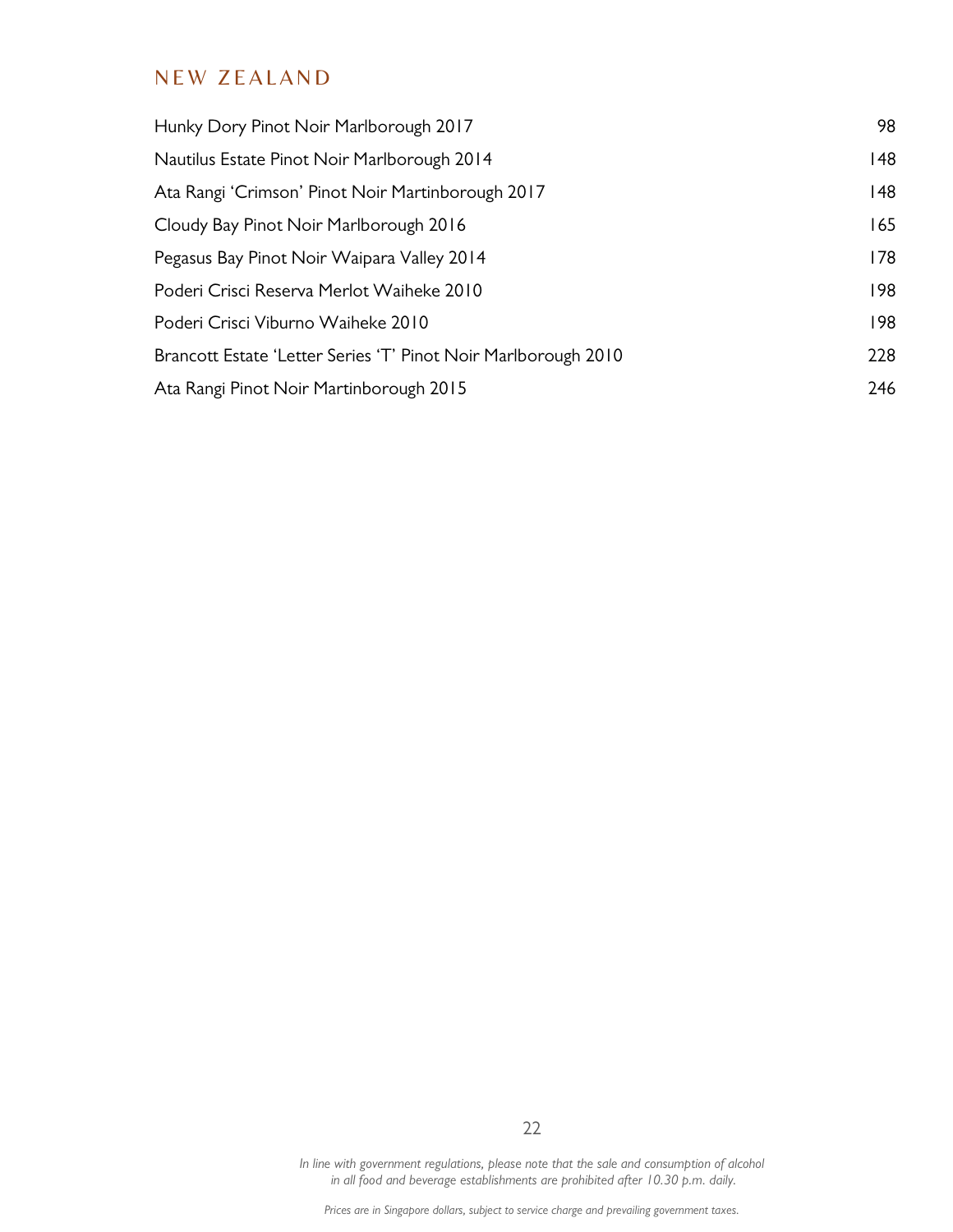# **FRANCE**

# **BURGUNDY**

#### Domaine de la Romanée-Conti

| Domaine de la Romanée-Conti Corton Grand Cru 2013                      | 4226 |
|------------------------------------------------------------------------|------|
| Domaine de la Romanée-Conti Romanée-Saint-Vivant Grand Cru 2013        | 4700 |
| Domaine de la Romanée-Conti Echézeaux Grand Cru 2012                   | 4920 |
| Domaine de la Romanée-Conti Grands Echézeaux Grand Cru 2014            | 5220 |
| Domaine de la Romanée-Conti Richebourg Grand Cru 2014                  | 6400 |
| Domaine de la Romanée-Conti La Tâche Grand Cru 2014                    | 9900 |
| Domaine Joseph Roty Coteaux Bourguignons 2017                          | 88   |
| Domaine Chanson Le Bourgogne Pinot Noir 2019                           | 98   |
| Chateau De Marsannay 'Clos De Jeu' Marsannay 2017                      | 150  |
| Jean Fournier Clos du Roy Marsannay 2015                               | 160  |
| Domaine Chanson 'Savigny Dominode' Premier Cru Savigny-les-Beaune 2012 | 218  |

| Domaine Chanson 'Savigny Dominode' Premier Cru Savigny-les-Beaune 2012 | 218        |
|------------------------------------------------------------------------|------------|
| Domaine Follin Arbelet Aloxe Corton 2014                               | 228        |
| Domaine Joseph Faiveley Gevrey Chambertin 2014                         | 258        |
| Domaine Jean Jacques Confuron 'Les Fleuriedes' Nuits St Georges 2013   | 278        |
| Domaine De Montille Les Cras Pommard 2018                              | <b>290</b> |

23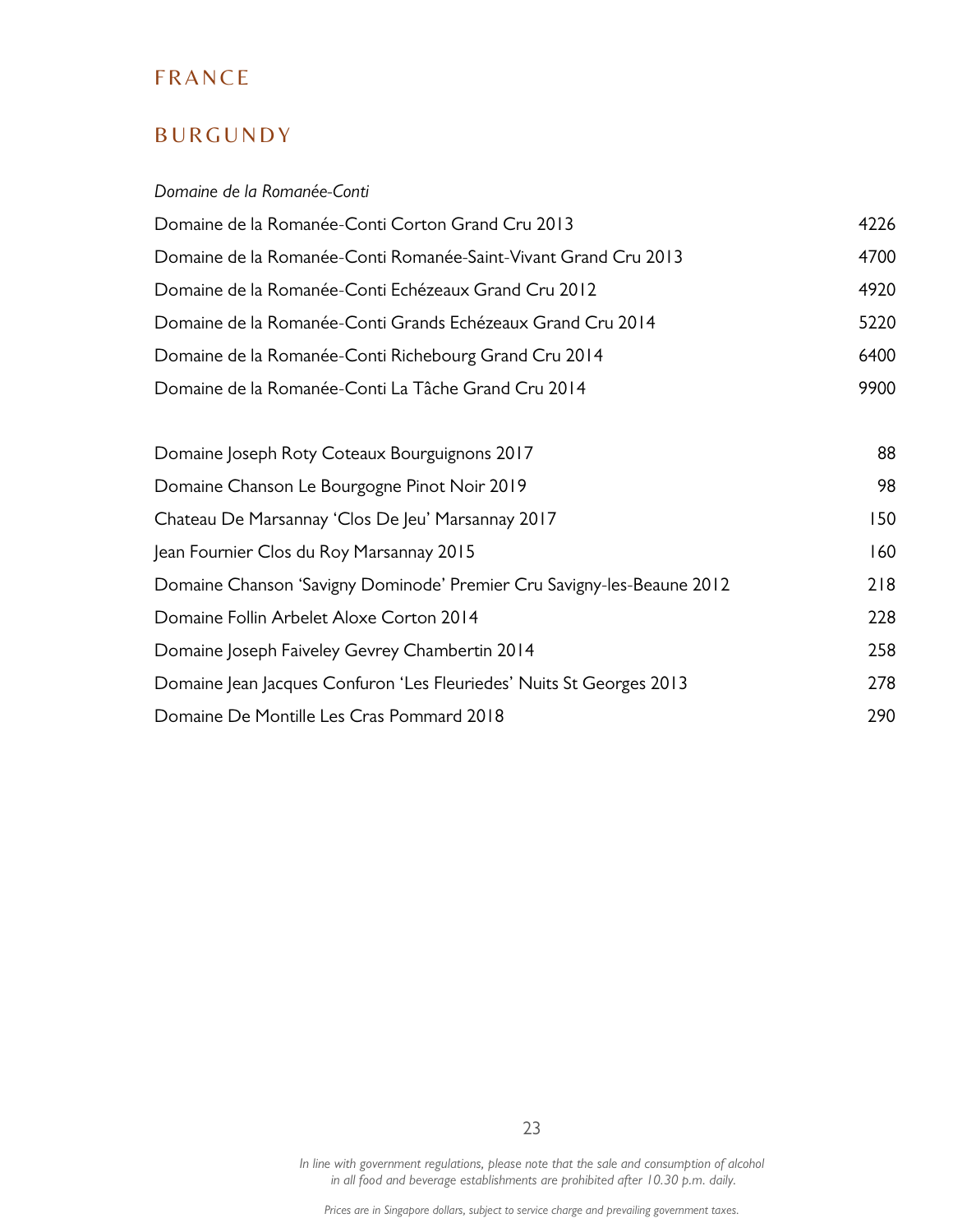# **BURGUNDY**

| Arnoux Lachaux 'Les Hautes' Maizieres Vosne Romanée 2012                   | 290  |
|----------------------------------------------------------------------------|------|
| Olivier Bernstein 'Villages' Grevey-Chambertin 2014                        | 328  |
| Henri Magnien Estournelles St Jacques Premier Cru Gevrey Chambertin 2015   | 348  |
| Domaine De L'Arlot 'Clos De L'Arlot' Premier Cru Nuit Saint-Georges 2015   | 398  |
| Michel Mallard et Fils Le Rognet Grand Cru Corton 2013                     | 400  |
| Domaine Follin Albelet Grand Cru Corton 2010                               | 438  |
| Domaine Thibault Liger-Belair Grand Cru Clos de Vougeot 2010               | 508  |
| Olivier Bernstein 'Les Lavrottes' Premier Cru Chambolle Musigny 2013       | 548  |
| Domaine De Montille 'Les Rugiens' Premier Cru Pommard 2004                 | 578  |
| Domaine De Montille Grand Cru Corton Clos Du Roi 2011                      | 578  |
| Claude Dugat Premier Cru Gevrey Chambertin 2008                            | 668  |
| Domaine Jacques Prieur Grand Cru Clos De Vougeot 2012                      | 678  |
| Domaine Robert Groffier 'Le Hauts Doix' Premier Cru Chambolle Musigny 2012 | 688  |
| Domaine Jacques Prieur Grand Cru Echezeaux 2012                            | 888  |
| Domaine Rene Engel Grand Cru Grands Echezeaux 2001                         | 3895 |
| Domaine Rene Engel Grand Cru Grands Echezeaux 2002                         | 3895 |

In line with government regulations, please note that the sale and consumption of alcohol in all food and beverage establishments are prohibited after 10.30 p.m. daily.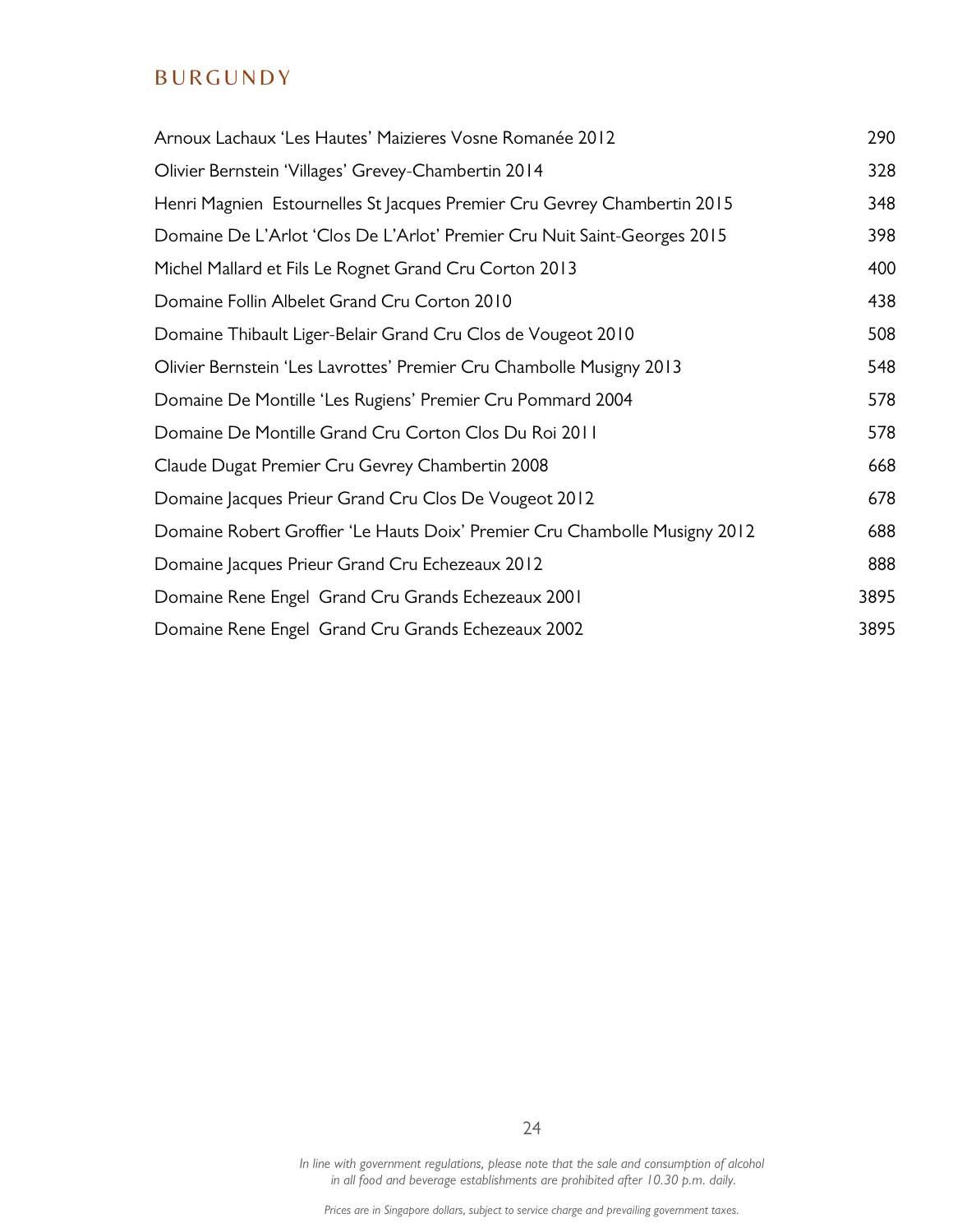# **BORDEAUX**

| tous les Grands Crus Classés                         |              |
|------------------------------------------------------|--------------|
| Chateau Mouton Rothschild Pauillac 2008              | 2438         |
| Chateau Margaux 2003                                 | 2698         |
| Chateau Latour Pauillac 1995                         | 2700         |
| Chateau Lafite-Rothschild Pauillac 2010              | 3580         |
| Chateau Haut Brion Pessac-Leognan 1989               | 5200         |
| Chateau Monlot Bordeaux Superieur 2016               | 75           |
| Chateau Grand Village Bordeaux Superieur 2015        | 78           |
| Chateau L'Escadre Grande Reserve Cote De Blaye 2016  | 88           |
| Château De Gravillon Saint-Emilion 2016              | 108          |
| Clarendelle Bordeaux Rouge 2015                      | 128          |
| Fleur De Clinet Pomerol 2014                         | $ 40\rangle$ |
| Chateau Devise D'Ardilley Haut-Medoc 2011            | $ 40\rangle$ |
| Chateau Haut Beyzac 'Cuvee O'Peyrat' Haut Medoc 2010 | 48           |
| Chateau Simard Saint-Emilion 2008                    | 150          |
| Chateau Belle Vue Haut-Medoc 2011                    | 158          |
| Chateau Du Glana Saint-Julien 2011                   | 168          |
| Chateau De Chambrun Lalande-De-Pomerol 2011          | 168          |
| Chateau Tour De Mons Margaux 2014                    | 169          |
| Chateau De Fonbel Saint-Emilion Grand Cru 2011       | 170          |
| Chateau Lagrange Pomerol 2016                        | 178          |

25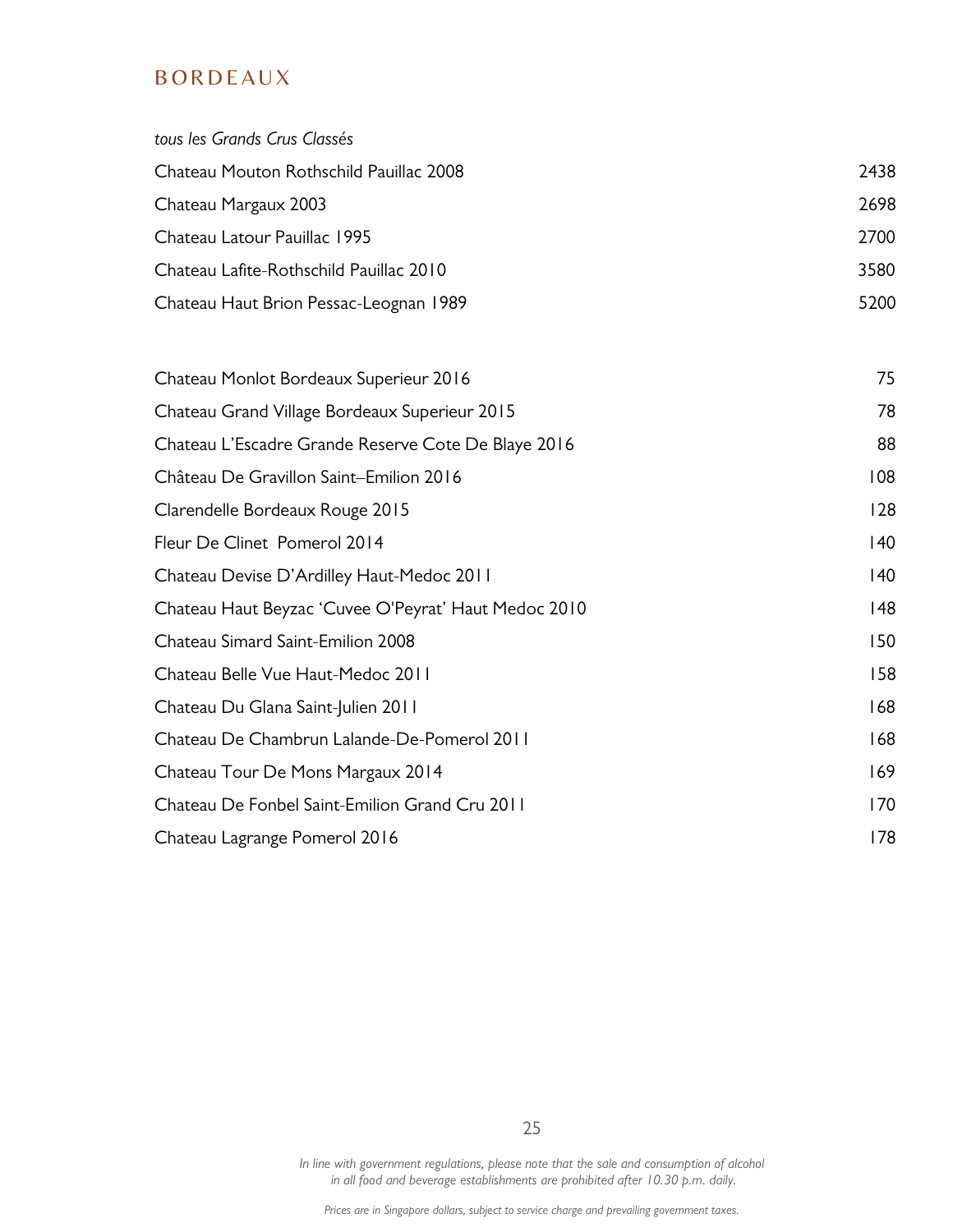# **BORDEAUX**

| Les Hauts De Smith Rouge Pessac-Leognan 2012                 | 188  |
|--------------------------------------------------------------|------|
| Château Monlot Grand Cru, Saint Emillion 2015                | 198  |
| Chateau Potensac Medoc 2013                                  | 198  |
| Chateau Cantemerle Haut-Medoc 2012                           | 200  |
| Chateau Poujeaux Moulis-En-Medoc 2013                        | 218  |
| Chateau Hospitalet De Gazin Pomerol 2013                     | 218  |
| Chateau Fonroque Saint Emilion Grand Cru 2011                | 218  |
| Chateau Rouget Pomerol 2011                                  | 228  |
| Chateau La Pointe Pomerol 2013                               | 248  |
| Chateau Pomeaux Pomerol 2011                                 | 268  |
| Chateau Sociando Mallet Haut-Medoc 2007                      | 268  |
| Connetable De Talbot Saint-Julien 2015                       | 278  |
| Chateau Nenin Pomerol 2006                                   | 300  |
| Chateau Phelan Segur Saint Estephe 2008                      | 300  |
| Chateau Beau-sejour Becot Saint Emilion Grand Cru 2013       | 348  |
| Chateau Palmer Alter Ego De Palmer Margaux 2014              | 380  |
| Chateau St Pierre Pomerol 2010                               | 548  |
| Chateau Pichon Longueville Comtesse De Lalande Pauillac 2002 | 900  |
| Chateau Ducru Beaucaillou Saint-Julien 2009                  | 908  |
| Chateau Palmer Margaux 2008                                  | 1200 |
| Chateau Petrus Pomerol 2006                                  | 7898 |

26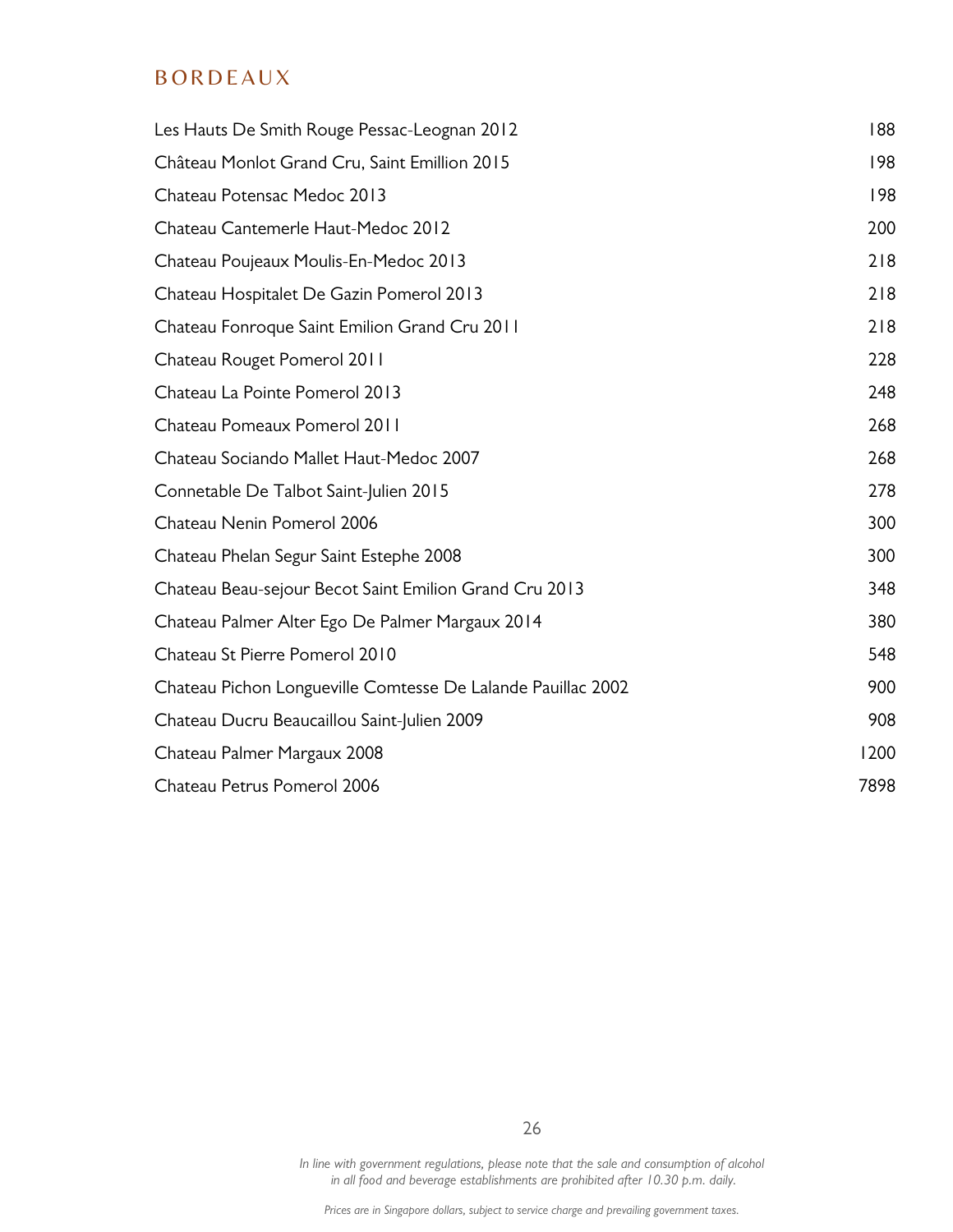# **LANGUEDOC**

| Pierre Henri Merlot IGP Pays d'Oc 2017                           | 78          |
|------------------------------------------------------------------|-------------|
| Pierre Henri Cabernet Sauvignon IGP Pays d'Oc 2016               | 88          |
| Hecht Et Bannier Languedoc-Roussillon, 2017                      | 88          |
| <b>PROVENCE</b>                                                  |             |
|                                                                  |             |
| Domaine de Triennes 'Les Aureliens' Coteaux Varois 2012          | 98          |
| <b>RHONE</b>                                                     |             |
| E.Guigal Cotes Du Rhone 2016                                     | $ $ $ $ $ $ |
| M. Chapoutier 'Les Meysonniers' Crozes Hermitage 2016            | 48          |
| Marrenon Private Gallery Syrah Grenache Luberon 2013             | 48          |
| Domaine Marc Sorrel Crozes-Hermitage 2016                        | 48          |
| Domaine Le Sang Des Cailloux 'Cuvee Lopy' Vacqueyras 2012        | 218         |
| E.Guigal Hermitage 2017                                          | 298         |
| Clos Du Mont Olivet 'La Cuvee Du Papet' Chateauneuf-Du-Pape 2009 | 388         |
|                                                                  |             |
| PORTUGAL                                                         |             |
| Quinta Dos Aciprestes DOC Douro 2018                             | 138         |
| Cartuxa Reserva DOC Alentejo 2016                                | 48          |
| Quinta Do Javali Old Vines DOC Douro 2013                        | 188         |
| Ravasqueira Premium DOC Alentejo 2014                            | 248         |

# **CHINA**

Ao Yun Shangri-La Yunnan 2014 and a shekarar 2014 and a shekarar 200

27

ADF Neipoort Douro Tinto 2007 **900**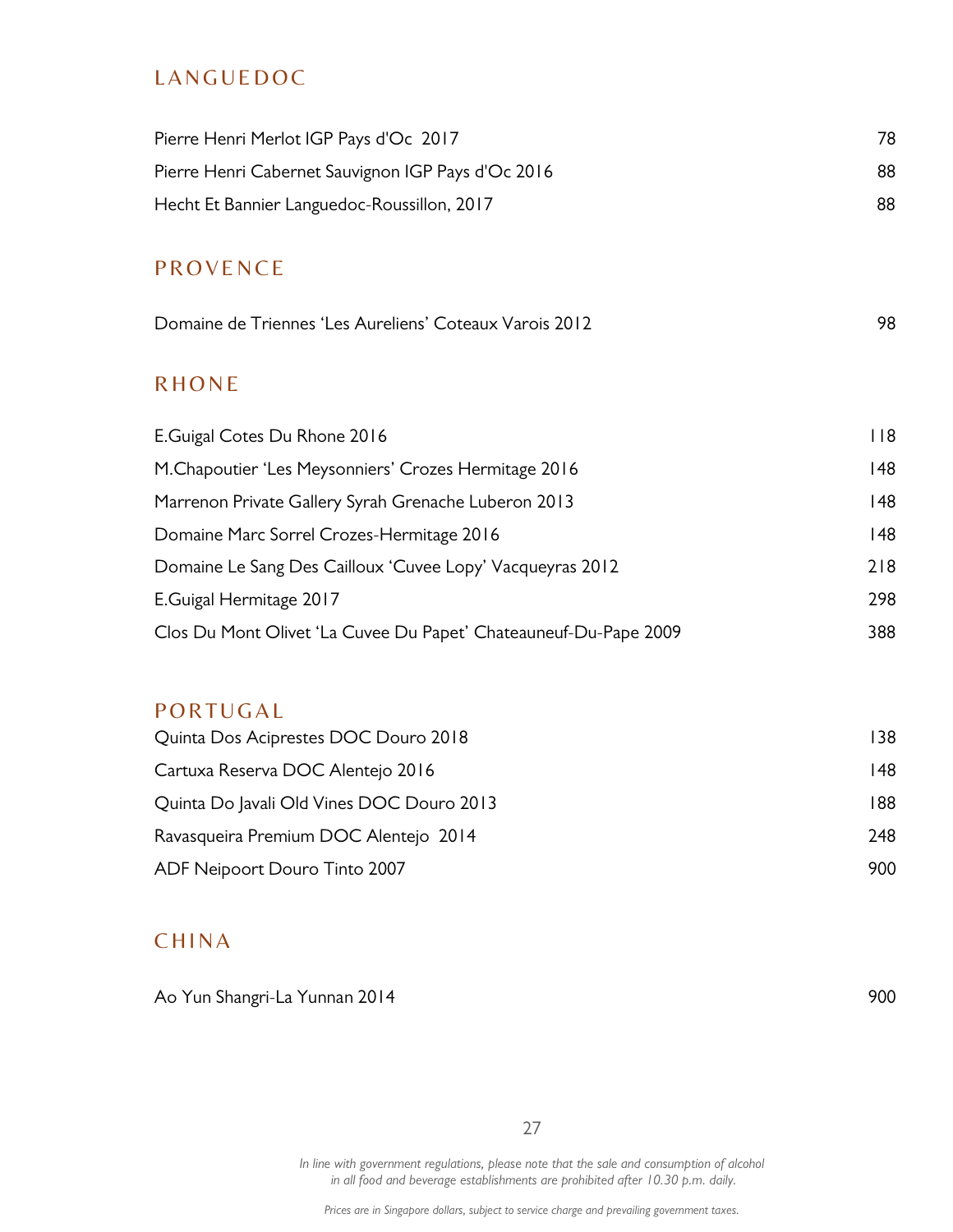# **ITALY**

# Super Tuscan

| Ornellaia 'Le Serre Nouve Dell'Ornellaia' Bolgheri Tuscany DOC 2015 | 238  |
|---------------------------------------------------------------------|------|
| Marchesi Antinori Tignanello Toscana IGT 2017                       | 245  |
| Ornellaia Bolgheri Superiore Tuscany DOC 2015                       | 528  |
| Marchesi Antinori Solaia Toscana IGT 2010                           | 998  |
| Tenuta San Guido Sassicaia Bolgheri Tuscany IGT 1996                | 1200 |
| Tenuta San Guido Sassicaia Bolgheri Tuscany IGT 1999                | 1470 |
| Cantina Di Montalcino Chianti Tuscany DOCG 2017                     | 78   |
| Monte Campo Montepulciano D'Abruzzo DOC 2018                        | 88   |
| Giovanni Rosso 'Donna Margherita' Barbera D'Alba Piedmont DOC 2015  | 115  |
| Carpineto Chianti Classico Tuscany DOCG 2018                        | 118  |
| Podere La Pace Black Label Maremma Toscana, Tuscany, Italy 2015     | 124  |
| Michele Chiarlo Le Orme Barbera d'Asti Piedmont DOCG 2014           | 138  |
| Umberto Cesari Riserva Sangiovese Emilia-Romagna DOCG 2016          | 148  |
| Pio Cesare Dolcetto D'Alba Piedmont DOC 2017                        | 48   |
| Monte del Fra Amarone Della Valpolicella Classico Veneto DOCG 2016  | 48   |
| Carpineto Vino Nobile Di Montepulciano Tuscany DOCG 2013            | 165  |
| Farnese Edizione Cinque Autoctoni Abruzzo IGT 2018                  | 185  |
| Planeta Syrah Sicily IGT 2014                                       | 185  |

In line with government regulations, please note that the sale and consumption of alcohol in all food and beverage establishments are prohibited after 10.30 p.m. daily.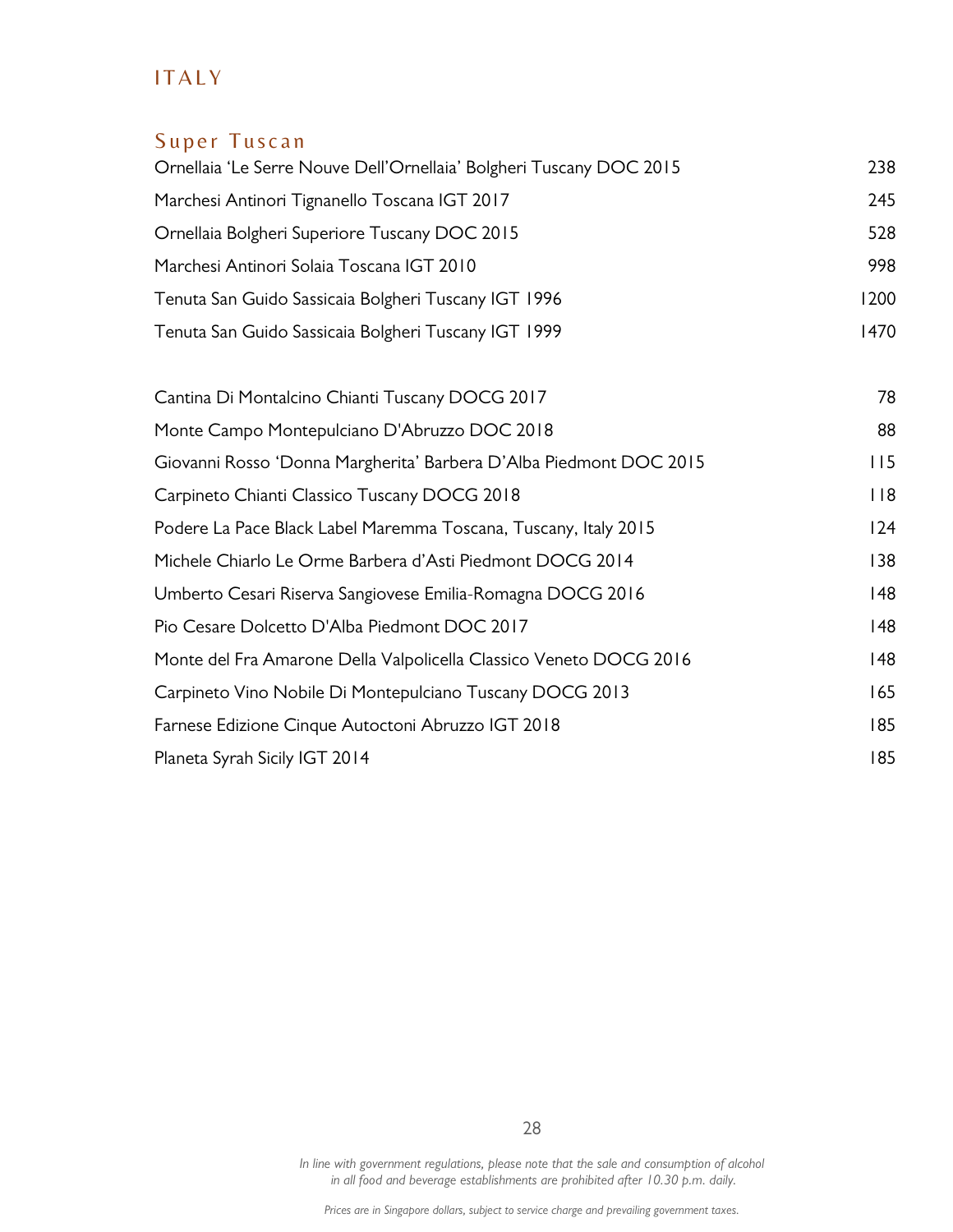# **ITALY**

| Omina Romana Janus Geminus IGT 2014                                            | 188 |
|--------------------------------------------------------------------------------|-----|
| Luce Della Vite 'Lucente' Toscana IGT 2014                                     | 225 |
| Sartori Di Verona 'Reius' Amarone Della Valpolicella Classico Veneto DOCG 2011 | 248 |
| Pio Cesare Barolo Piedmont DOCG 2014                                           | 248 |
| Gaja 'Sito Moresco' Langhe Piedmont DOC 2016                                   | 255 |
| Michele Chiarlo Tortaniano Barolo Piedmont DOCG 2010                           | 265 |
| Casanova Di Neri Brunello Di Montalcino, Tuscany DOCG 2013                     | 268 |
| Villa Girardi Amarone Della Valpolicella Veneto DOCG 2011                      | 278 |
| Omina Romana Linea Ars Magna Cabernet Franc Lazio IGT 2015                     | 288 |
| Omina Romana Linea Ars Magna Merlot IGT 2015                                   | 288 |
| Omina Romana Ceres Anesidora IGT 2014                                          | 298 |
| Omina Romana Linea Ars Magna Cabernet Saubignon IGT 2015                       | 298 |
| Pio Cesare Barolo Piedmont DOCG 2000                                           | 350 |
| Luce Della Vite 'Luce' Toscana IGT 2011                                        | 400 |
| Luce Della Vite Brunello Di Montalcino DOCG 2013                               | 400 |
| Marchesi Antinori Guado AL Tasso Bolgheri Superiore Tuscany DOC 2013           | 428 |
| Gaja 'Darmagi' Langhe Piedmont DOC 2015                                        | 478 |
| Gaja 'Sperss' Barolo Langhe Piedmont DOC 2004                                  | 988 |

# **ARGENTINA**

| Luigi Bosca La Linda Cabernet Sauvignon Mendoza 2017  | 88   |
|-------------------------------------------------------|------|
| Catena Zapata Malbec Mendoza 2017                     | 98.  |
| Terrazas Reserva Malbec Mendoza 2017                  | 108  |
| Luigi Bosca Single Vineyard Malbec D.O.C Mendoza 2018 | 124  |
| Terrazas Reserva Cabernet Sauvignon Mendoza 2016      | 128. |

29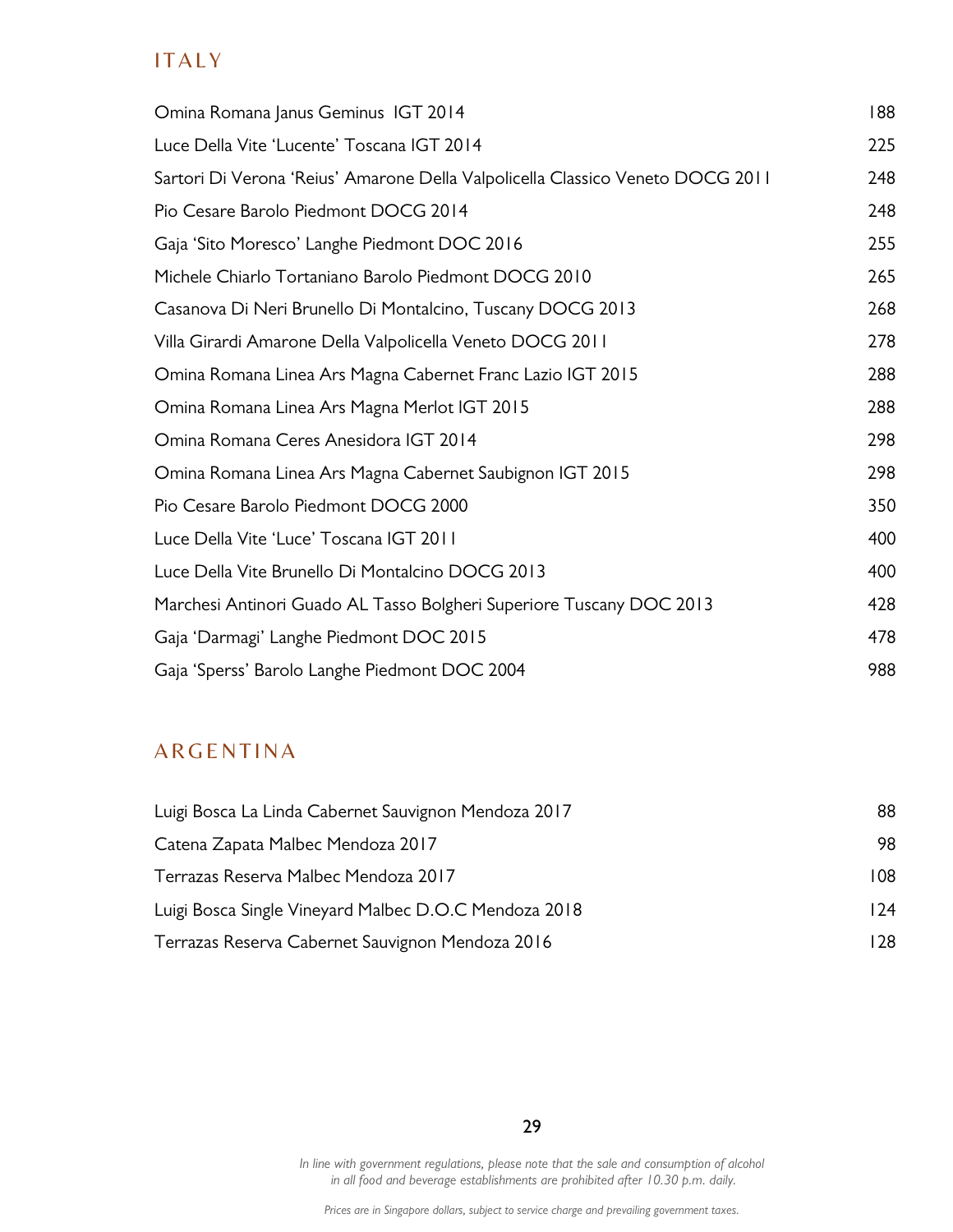# **SPAIN**

| Freixenet Mia Tinto Vino de Mesa Penedes 2015          | 88  |
|--------------------------------------------------------|-----|
| Bodegas Muga Reserva Rioja 2016                        | 138 |
| Viña Alberdi La Rioja Alta Reserva Rioja 2014          | 138 |
| Marques De Caceres Reserve Rioja DOCa 2014             | 138 |
| Condado De Haza Crianza Ribera Del Duero 2014          | 158 |
| Torres Mas La Plana Cabernet Sauvignon Penedes 2015    | 165 |
| Pesquera Tinto Reserva Ribera Del Duero 2012           | 188 |
| Bodegas Roda Reserva Rioja DOCa 2015                   | 208 |
| Bodegas Muga 'Prado Enea' Gran Reserva Rioja DOCa 2011 | 288 |

# NORTH AMERICA

| Justin 'Isosceles' Paso Robles 2014    | 255  |
|----------------------------------------|------|
| Whitehall Lane Merlot Napa Valley 2014 | 178. |
| Flowers Pinot Noir Sonoma Coast 2013   | 278. |

# **CHILE**

| Errazuriz Cabernet Sauvignon Aconcagua Valley 2016                         | 88   |
|----------------------------------------------------------------------------|------|
| Miguel Torres La Causa Cinsault, Itata Valley 2015                         | 88   |
| Montes Alpha Pinot Noir Aconcagua Valley 2016                              | 118. |
| Casa Lapostolle 'Cuvee Alexandre' Cabernet Sauvignon Colchagua Valley 2013 | 175. |
| Haras De Pirque Albis Cabernet Sauvignon Carmenere Maipo Valley 2006       | 178. |
| Casa Lapostolle 'Cuvee Alexandre' Merlot Colchagua Valley 2012             | 185  |

30

In line with government regulations, please note that the sale and consumption of alcohol in all food and beverage establishments are prohibited after 10.30 p.m. daily.